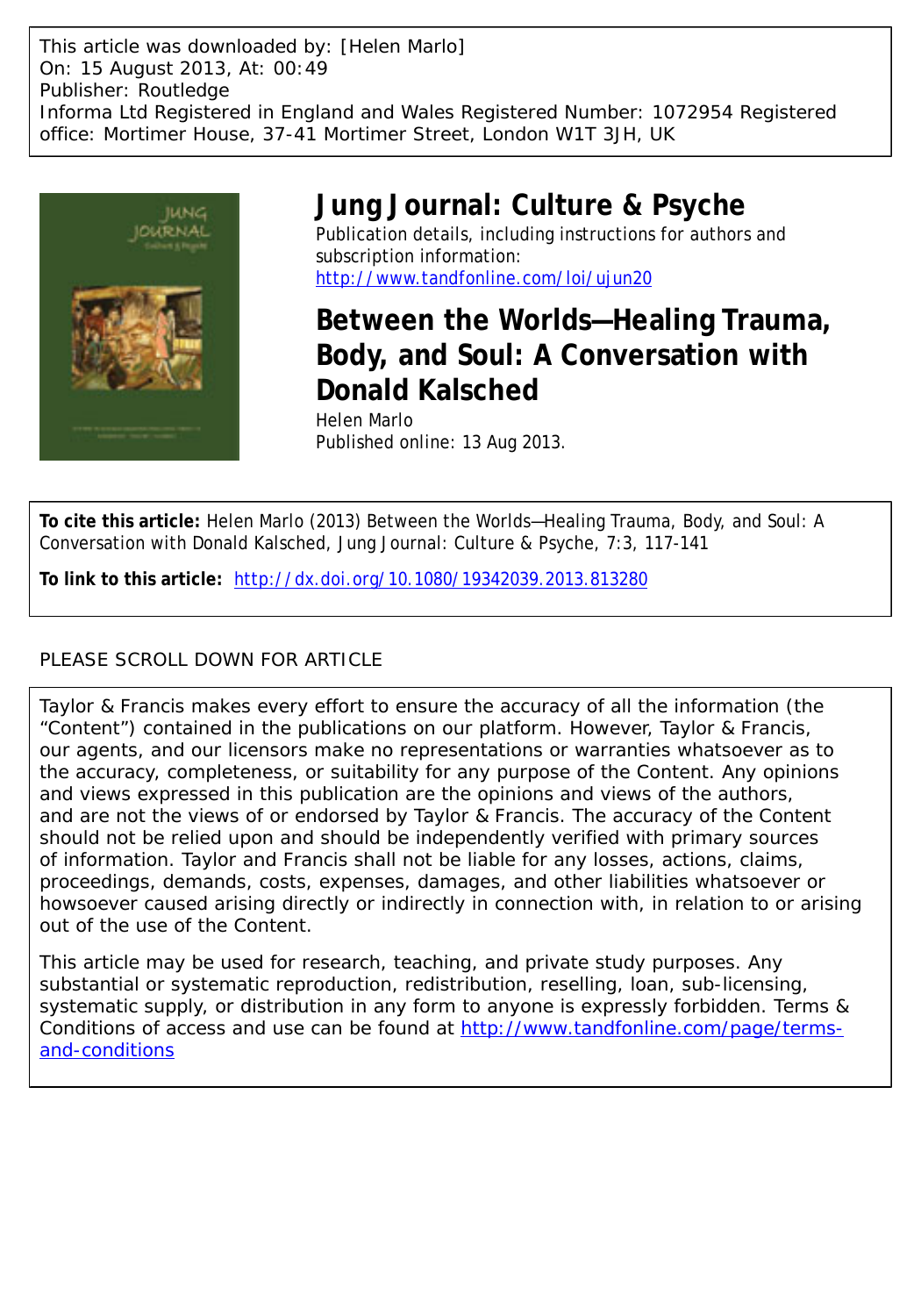# INTERVIEW

# Between the Worlds—Healing Trauma, Body, and Soul

# A Conversation with Donald Kalsched

HELEN MARLO



Donald Kalsched Helen Marlo



To remember the other world in this world is to live in your true inheritance.

—David Whyte, from "What to Remember When Waking,"

The House of Belonging

I initially encountered Don's work through his first book, The Inner World of Trauma: Archetypal Defenses of the Personal Spirit, and felt his Jungian psychoanalytic and spiritual lens provided a profound and enlivening contribution to the traumatology literature, adding a missing perspective

Jung Journal: Culture & Psyche, Volume 7, Number 3, pp. 117–141, Print ISSN 1934-2039, Online ISSN 1934-2047. *q* 2013 C.G. Jung Institute of San Francisco. DOI: 10.1080/19342039.2013.813280.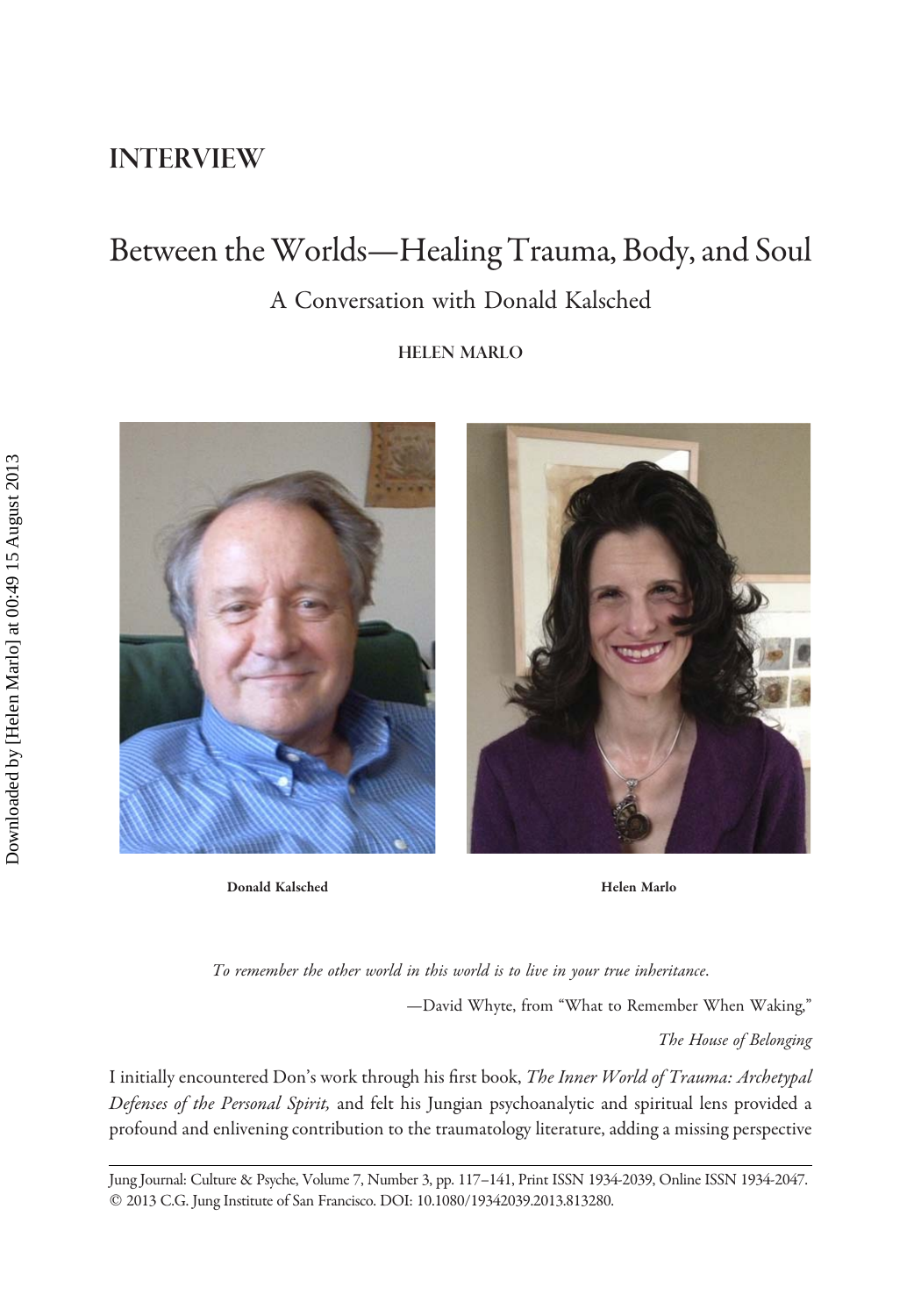that fostered a deeper, more complete understanding of the subject. I met Don during seminars that were part of my analytic training. Later, we participated together in presenting at a benefit conference, Transforming Trauma: Psychological and Spiritual Pathways to Healing. The following interview occurred on October 4, 2012, via a long distance phone call to his home in Newfoundland. As I reflect upon some main ideas in this interview—relationality, ensoulment, beauty, and connection—I recall how our time was briefly interrupted by a local Newfoundlander who knocked on Don's door to sell him fresh vegetables. There was a poignancy and beauty at that moment in their exchange—its simplicity yet its depth; their shared, engaged, and embodied humanness; its receptive, nurturing, and nourishing feeling. My image of their exchange feels like it has become a synchronistic and symbolic expression of our exchange as well—fertile food for thought.

HELEN MARLO (HM): Congratulations on your new book, *Trauma and the Soul: A Psycho-*Spiritual Approach to Human Development and Its Interruption. What a fantastic book. Many of us have been eagerly awaiting its release.

DONALD KALSCHED (DK): Give me your candid opinion, how did you feel about it?

HM: I thought it was wonderful. I liked the explicit emphasis on spirituality and soul and its relationship with trauma. I had not anticipated, but was particularly pleased, that you acknowledged and, at times, challenged, some ideas in relational analysis, as well as the many contributions from neurobiology, attachment theory, and developmental psychology.

DK: I hope I fully acknowledged how much these areas of our field have proven foundational for an understanding of trauma—and for mine as well. It's just that if our understanding of the psyche is all "between" self and other, then the mysteries of the inner world can be neglected. In the book, I try to bring clinical examples where moments in the "between" space of transference spark moments in the "space" between ego and Self inwardly. We know this because we witness dreams that give expression to these relational moments. Psyche is alive in the relational space "between" self and other, but there's an "inner between," so to speak, which is no less important and sometimes gives us a mythopoeic glimpse of the human soul. I hope this was clear.

HM: I felt that came through, and this emphasis is, I feel, a distinctive contribution from your work relative to other contemporary trauma books. As you point out, theories and research from neuroscience and developmental psychology, including attachment theory and infant observation, have been healing, yet they do not emphasize or explicitly address the spiritual dimension something that is essential and powerful for many people. I can relate to you questioning how some of the relational and developmental approaches can foreclose space for the spiritual dimension, and it feels important and timely to question how far these approaches, alone, can take us ultimately.

Perhaps, on that note, we can begin our interview by opening up our space a little—and move away from explicitly discussing your book. I'd like to start with a more ordinary, personal question, although, perhaps, that is ultimately where spirit and soul often best reside. Can you share about yourself in a more personal way—not the archetypal Don, but the more personal Don? What you like, who you are, outside of being a Jungian psychoanalyst and psychologist?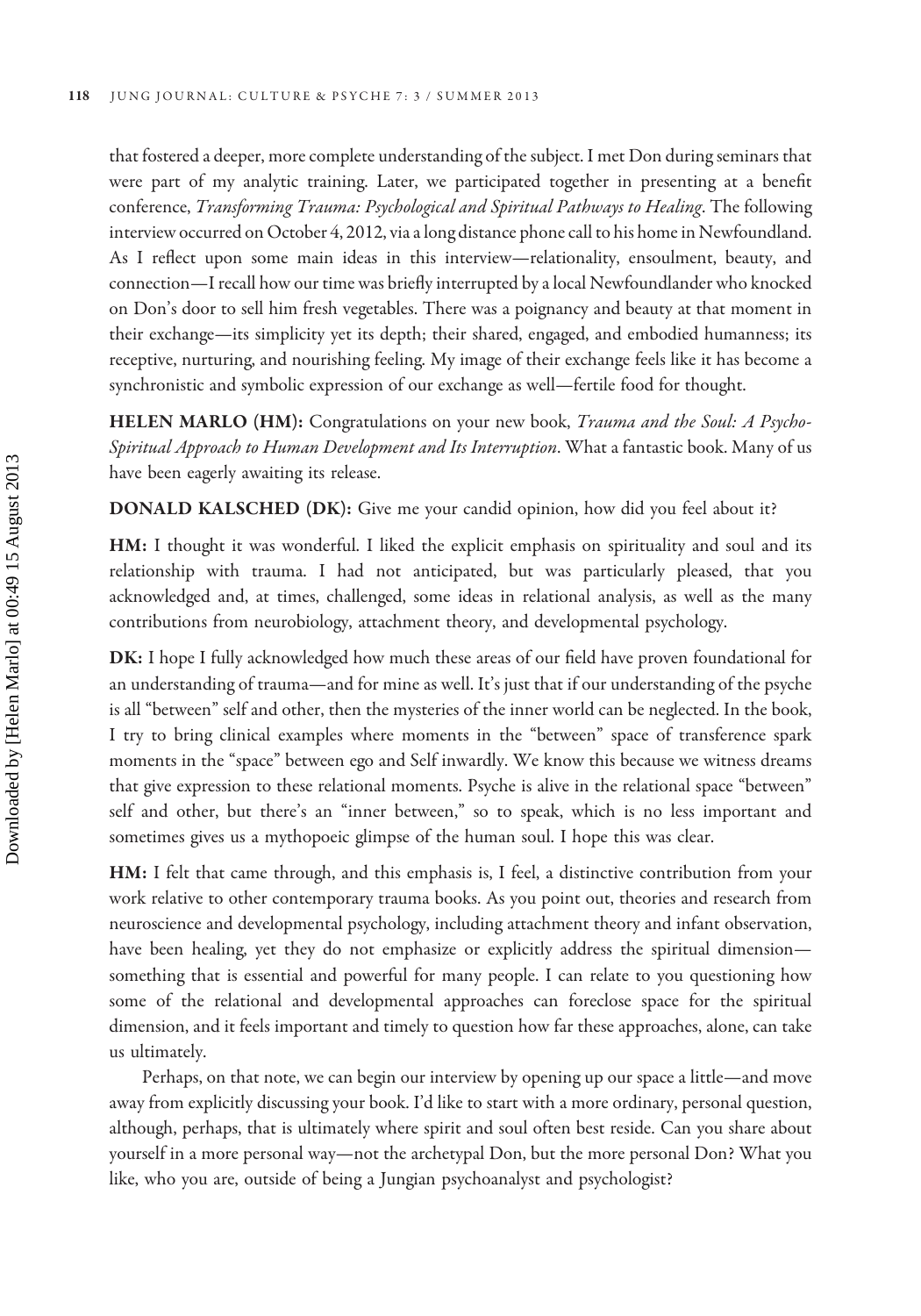DK: Sounds good to me. Well, I'm talking to you from Newfoundland, Canada, as I think you know. At this moment, I'm looking out at a seascape of incredible wild beauty, with waves crashing against 200 foot cliffs and seabirds riding the up-drafts and hovering over our grassy point. A lot of my personal life—shall we say the more "soulful" dimensions of my personal life—has been experienced in my relationship with nature and the out-of-doors—places like the natural world surrounding me right now. When my wife, Robin, and I stumbled upon this landscape back in 1999, we absolutely fell in love with it and decided we wanted to be here at least part of the year. We were very lucky to be able to buy and renovate an old house on a windy point here in Trinity East. It's on the edge of wilderness—both the sea and the land—and wilderness is very good for the soul. I referenced this in the book's introduction, if you remember.



Don catching fish in Newfoundland.

HM: Yes, I do. It was so evocative—I wished I could have interviewed you in person!

DK: That would have been nice! So let me give you a little background of my life outside the consulting room. Much has been in the out-of-doors. I grew up in Northern Wisconsin fishing and hunting with my dad and grandfather and making things in my father's woodworking shop. When Robin and I first met through the Jungian training program in New York marrying in 1978—we bought eight acres of land in Ridgefield, Connecticut, dredged a pond, designed, and built a house. For some reason, I was obsessed with building the house out of the materials on the land—like a pioneer from 200 years ago. In this connection, I've always felt a deep kinship with Jung's Bollingen project—working on his own tower with raw materials and constructing a sacred space on this earth—a place in the sun to house himself and his books.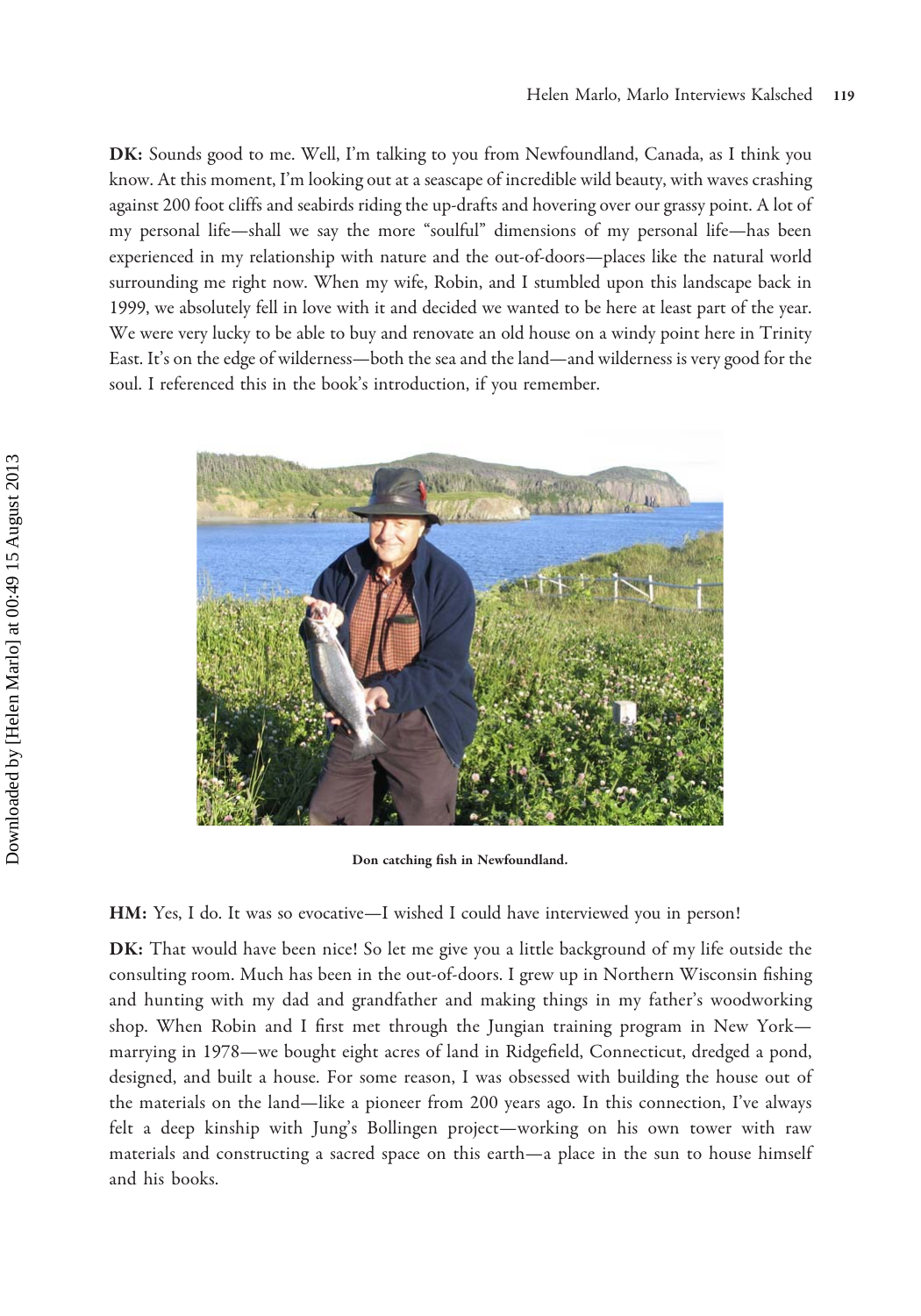When Robin and I bought our land in Ridgefield, we couldn't afford an architect and builder, so I cleared the land of tall red oak trees and then turned them into lumber with a chainsaw-mill, making beams for the house's post-and-beam structure. First, we did a one-story foundation of stone—also from the land. I apprenticed myself to a Sufi stonemason in order to learn the skills. Building with stone and wood was what I did on weekends when I wasn't doing clinical work. The project took three years of weekends and vacations. Now thirty-five years later, I wonder where all that energy came from and marvel at the single-minded dedication part of my Capricorn nature I guess. That's been a big part of our lives—my life: building houses, building boats, being active in the natural world as much as possible, and it's been a great therapy for me as a counter point to sitting so many hours a week with patients and exploring the inner world. I love the outer world.



Don living the "wild life"!

HM: It is grounding and healing to be an exterior designer when you're an interior designer all day long!

DK: Yes! And it's not only about making things. It's also about simply appreciating the extraordinary beauty of the natural world, available to all of us, if we have eyes to see it. I think I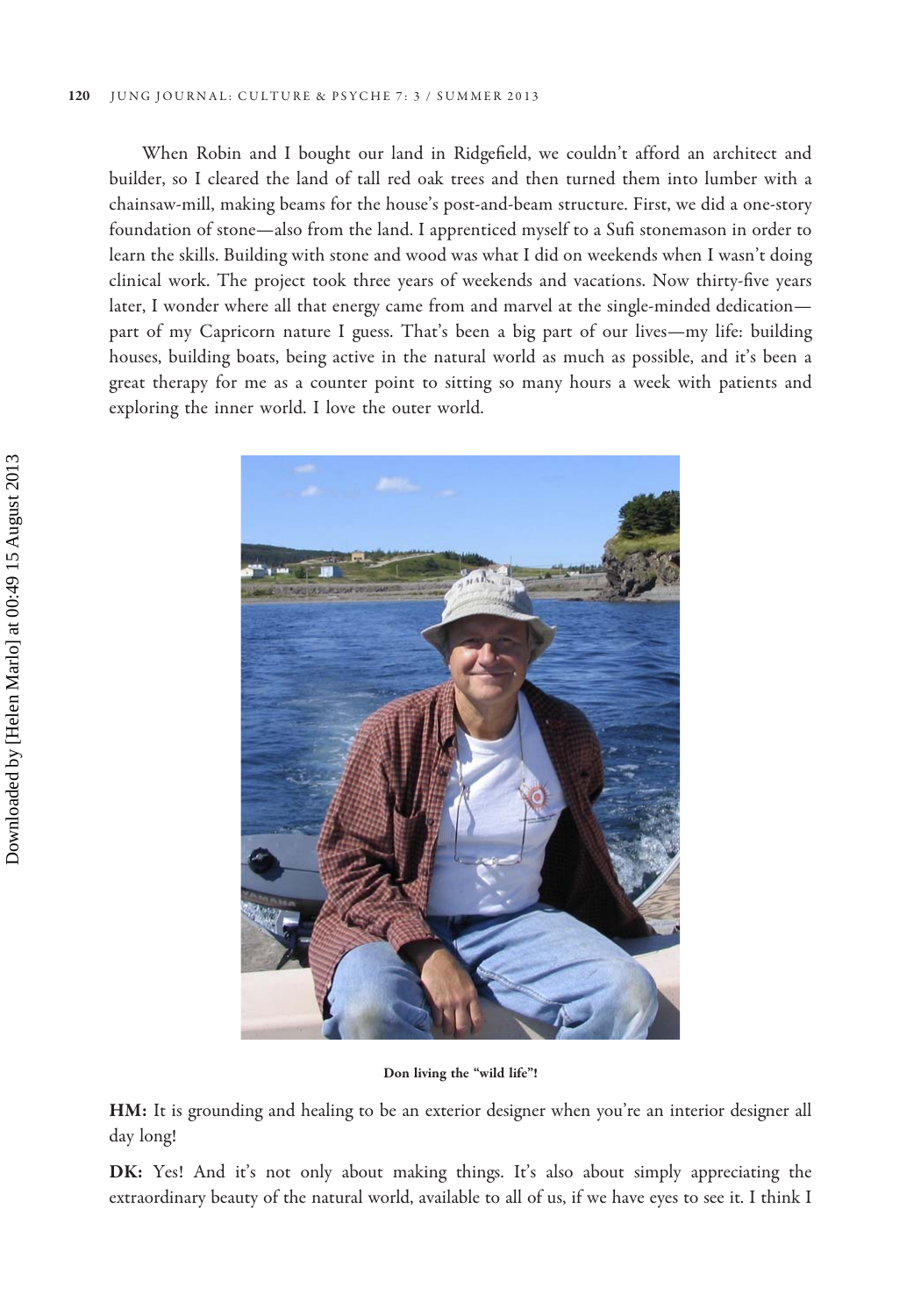was lucky to grow up in Wisconsin amidst the woods and lakes of the "North country," so I did see it. Natural beauty was all around me. Living there gave me access to wilderness and the beauties of untamed nature. I think that's important, and the mystical experiences I've had in nature partially inspired this book; I discovered that many of my patients had them too.

HM: It feels like you're naming how soul is genuinely found, nondefensively, in the nonpersonal, and how soulful relationship may emerge from nonpersonal sources like nature or art or beauty or numinous experience. That seems critical in thinking about where and how relational approaches fit for healing trauma.

DK: Yes—that's right. I am making those points. With many of my patients who had suffered unbearable experience in the interpersonal world of their families, there was an alternative world in nature that supplied them with a holding environment that was safe, conflict-free, and that offered them a sanctuary for a time when they desperately needed it. A distinguishing feature of these sanctuaries was Beauty. One patient, as a little boy, would climb his favorite tree at the end of an often trauma-filled day—just as the sun was setting and the crickets and wood thrushes began singing. The songs of those thrushes held him like no real person ever did—held him in Beauty, we might say. Another patient, as a young girl, befriended a pony that lived on the farm next door, and this beautiful pony became her intimate friend for a time when she was quite friendless in her family and in school. She could talk to the pony about anything and, in this way, kept herself connected to the world, albeit not to the human world.

When these stories surfaced in psychotherapy, a deep soulful quality often entered the consulting room, and this got my attention. Such memories of beautiful experiences in nature often mediated a poignant sadness in these patients, and I would find myself incredibly moved. Part of this was my patients' emergent awareness of what they had missed by virtue of their family's emotional abandonment—they were grieving—but part of it was reclaiming something sacred something beautiful in those moments alone. These experiences meant the world to them—and to me in sharing them. They were *beautiful*. It wasn't just that I was *identified* with my patients' mystical experiences in nature—although that was part of it—but that we were both being healed by something larger—something like the return of the human soul to what I call the "space between the worlds"—right there in the consulting room!

Plato, you know, had a lot to say about the "two worlds" that define human experience. For him, all real knowledge is re-collection and the experience of Beauty was no exception. According to Plato, when we glimpse the beautiful—like those thrush songs or my patient's pony—we are "seeing through" the manifest content of our time- and space-bound vision to eternal or heavenly beauty with which the soul once communed—in that early, blessed time when the soul lived with the gods and had wings. According to Plato, a conscious experience of beauty here and now gives us a chance to regrow those wings and restore wholeness to the soul. We "see through" into another dimension of meaning (see *Phaedrus* 2005, ¶249d).

So in this description of sacred experiences in nature—mine and my patients—you can catch a glimpse of the story I'm trying to tell in *Trauma and the Soul*. Trauma in the interpersonal world sometimes opens a "space"—or drops us through an earthquake fault—into an archetypal world that's already there to catch us, so to speak. Beauty is part of that. So is terror, as Rilke said in his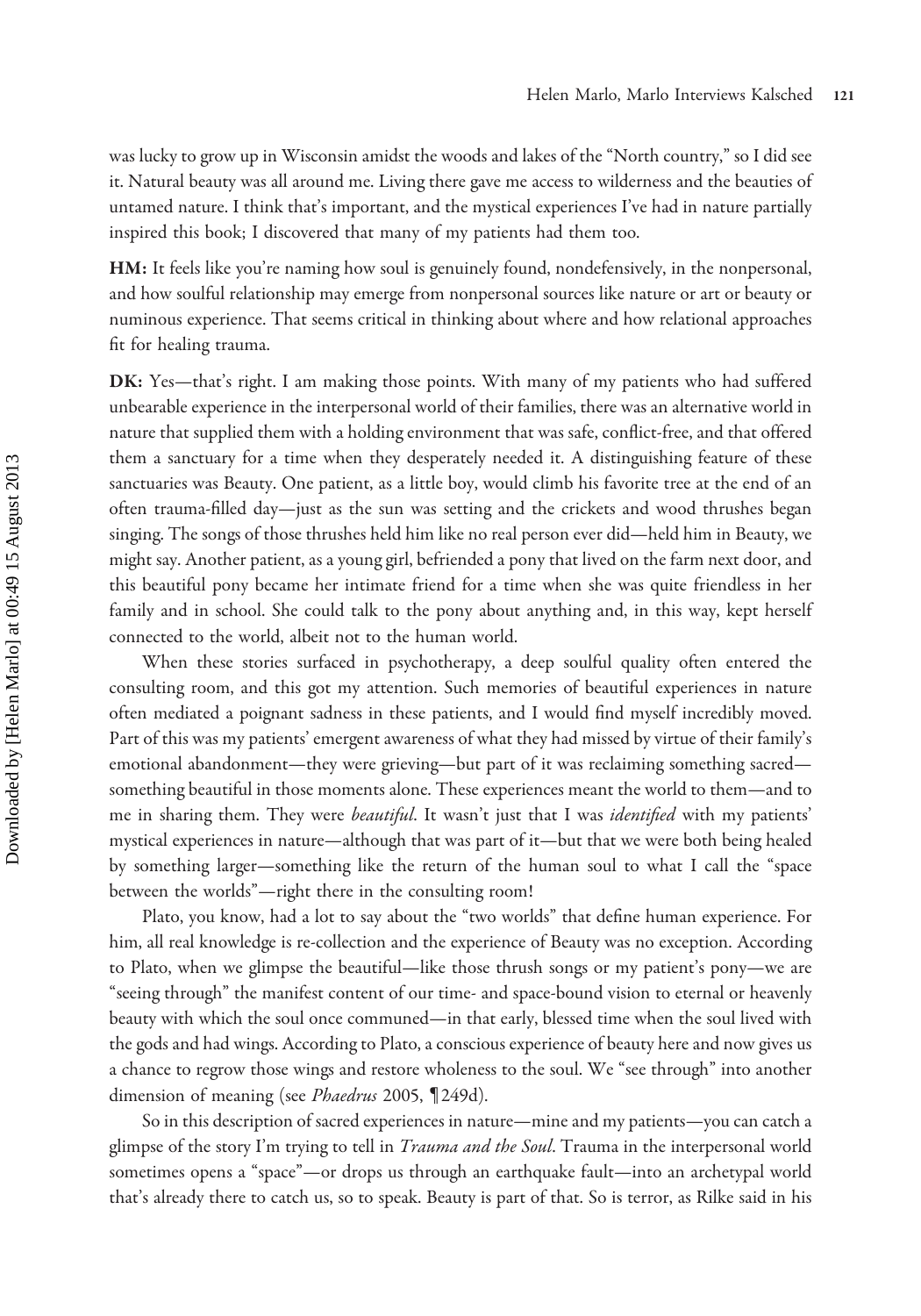Duino Elegies. But that's another story. In any case, most psychoanalysts would be inclined to see my patients' experiences of beauty—wood thrushes and ponies—as defenses against the unbearable pain in their childhoods—ego defenses. I'm not satisfied with that, and Jung wouldn't have been either. Rather, I think a "space between the worlds" opens up and creative fantasy comes in to give a person something to live for. The mythopoeic psyche is constellated and the resulting "story" is nutriment for the soul. Saving the soul seems to be what such mythopoeic stories are about, and when the stories are recounted later in psychotherapy, the soul comes back into presence again. These are healing moments that transcend a rational *analysis* of where our childhood wounds come from.

I fear I've taken you off on a very long tangent! I think we were talking about the soulful beauties of the Newfoundland landscape, were we not?

HM: Yes, but well, beauty begets beauty, and I think this beautifully segues into core dimensions of your current book. Although, interestingly, I find myself thinking back to The Inner World of Trauma. I remember, in a seminar at the C. G. Jung Institute of San Francisco, that one of my wisest, best teachers, Dr. Chauncey Irvine, was excited about your book. I recall her saying how proud she was to be a Jungian because of it. There was something distinctive about it.

DK: I didn't know that; what a lovely affirmation.

HM: Yes, I still can see the look on her face. I think your book released so much feeling, and you articulated things that some of us felt or experienced personally and clinically but had not been able to articulate or put together. Talk about beauty!

DK: Well if that's what happened it would be beautiful—something coming to consciousness for the first time. I wonder what that was. Do you know? I'm sorry, I know this is an interview of me, but let me turn the question back to you for a moment. Do you remember what she felt? What had I articulated that she recognized so appreciatively? What was different?

HM: Good question—let me think about that.

DK: I'll tell you one thing that some clinicians have said about my earlier book—maybe it's what your teacher was talking about. Because it is all about the self-care system that comes to the rescue of what I call the imperishable personal spirit by aggressively cutting it off from feeling. It's possible that I have sort of, maybe, stretched a bridge across to the wider world of psychoanalysis, which is organized by an understanding of psychopathology resulting from *defenses against feelings* and especially attacks by what they call the tyrannical negative superego upon the ego. That's the whole field within which our colleagues in psychoanalysis work, and it's a pretty tried-and-true formulation—very useful when it comes to work with *resistances* and the *repetition compulsion*. Yet we don't find an explicit discussion of self-attacking defenses in Jung, nor of feelings as such, which tend to be discussed as one of the four typological functions. Jung comes close to the idea of defenses against feeling in his understanding of complexes, which, of course, are systems of defense if you really look at them. They're organized to bind certain affects, experiences, ideas, and images within a kind of matrix or coherent structure—the feeling-toned complex—so they serve a defensive function against feeling. But there's very little aggression in Jung's understanding of the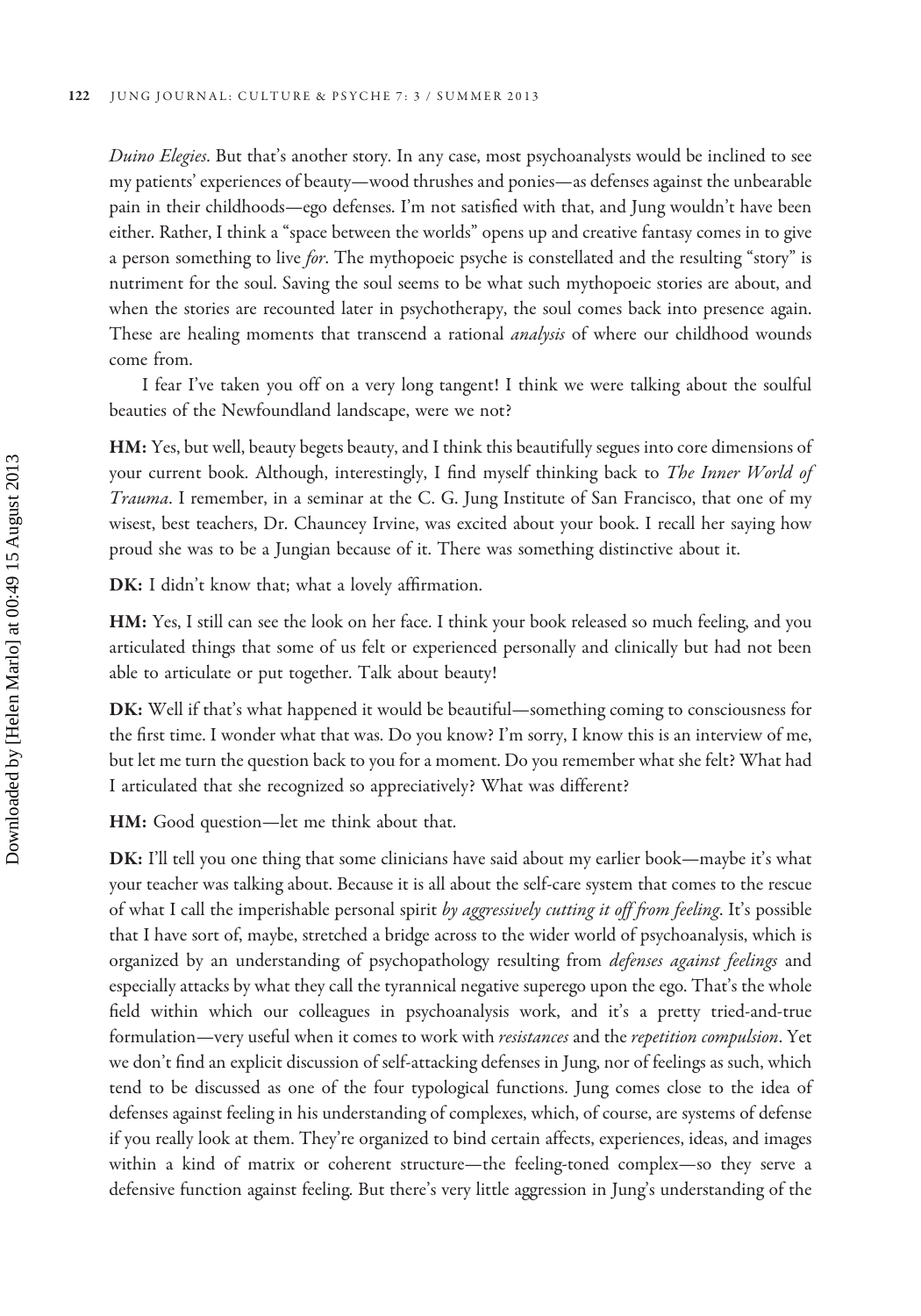complex, and the self-directed aggression that we see in trauma is missing. In speaking about the self-care-system as a central trauma complex, perhaps I was developing those missing links and offering a bridge between Jungian thought and psychoanalytic thought?

HM: That is a good point. Now that you are saying this, I recall it was a seminar that she was teaching specifically on complexes, so this fits. Your work added a missing dimension to Jungian thought. Also, I was drawn to you talking about the crux of trauma being its impact on the inner world. Maybe that relates to this interface between worlds that we started with in this interview—the inner versus the outer world. More often, particularly in our diagnostic systems, the experience of trauma is conceptualized externally and is related to the outer situation, not by what goes on inside any of us. I think that was a piece that resonated with so many and that might have been part of her comment about being proud to be a Jungian—that Jungians have long championed and honored that dimension and not that it becomes all about external relationships or some outer external traumatic event but, rather, by what goes on inside the person.

DK: That makes sense. When outer trauma ends, it often doesn't extinguish because something inside is keeping the trauma alive—the self-care system. It seems to be designed to keep retraumatizing the psyche from within long after the outer trauma has gone. That is the kind of puzzle that I set myself to try to understand from a more symbolic perspective—not just making it a perversity or a death instinct or something like that.

HM: Yes, well, your dedication to understanding this process actually relates to a lovely quote from one of your students. He commented, "The inspiration Don provides for clinicians is to courageously attend to themselves in their being present to their client's difficult experiences. Don's vision of process makes creative room for both the severity and the fertility of shadow in ways that allow for profound and meaningful integration of some of the most daunting aspects of human experience and development." I am curious, with his comment and my former teacher's comment about your work, what is it like to have such a profound impact on the Jungian community? With the kind of impact that you've had—I imagine it can be a mixed bag—what's that been like for you?

DK: Well, it's been enormously gratifying, and especially so because people like yourself and the student you quote are clinicians, working in the trenches with very wounded people. However, as you are aware, not everyone feels that way and a number of Jungian colleagues are quite negative about my work. Followers of James Hillman and archetypal psychology find my emphasis on trauma and defenses to be just another sort of "regression to ego psychology" as they would put it. Hillman himself had a real aversion to "trauma theories." He would have said that trauma is simply a stimulus for the soul's development and that all these "trauma theories" are turning us into a bunch of victims who would like to be delivered from the human condition! At the last International Association for Analytical Psychology Congress in Montreal during a talk on "Defenses in Dreams." I had a chance to offer a rejoinder to those allegations and to raise questions about some of Hillman's ideas myself—especially those in The Soul*'*s Code. He was in the audience, but unfortunately I didn't have a chance to talk with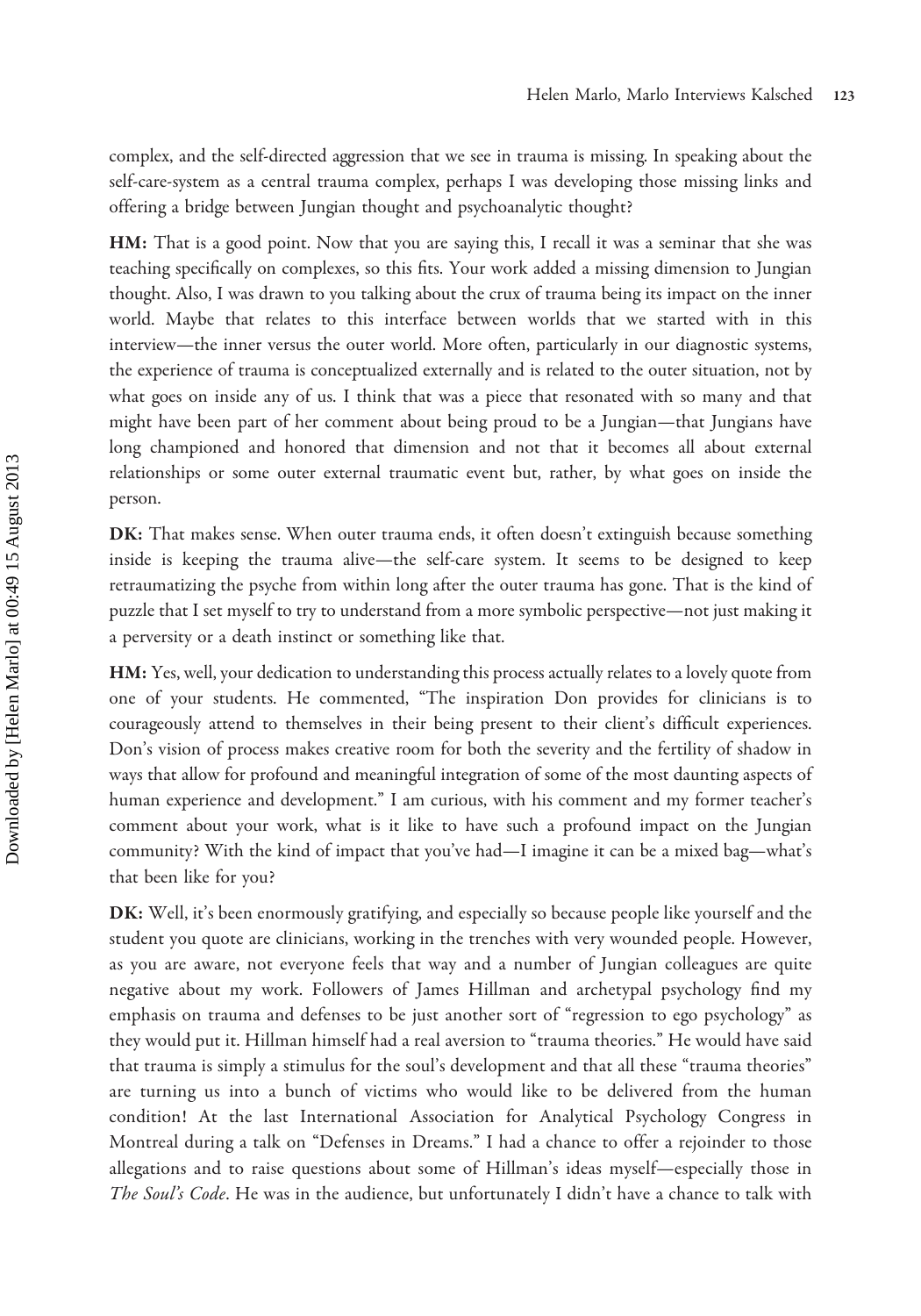him to get his reactions, which I would have relished. Jim Hillman was never afraid to engage people who disagreed with him.

I've had intriguing dialogues with many Jungian colleagues over the years about my understanding of trauma and the frightening defenses it gives rise to, for example, at the Society of Analytical Psychology in London and among people in San Francisco and Los Angeles and others who are more informed by infant observation and attachment theory and object relations generally the developmental school. They tend to be aware of the exquisite sensitivity between infant and mother and how derailments in early attachment can give rise to what Michael Fordham used to call "defences of the Self" (1974). We tend to speak the same language, although I've emphasized more the archetypal nature of early defenses. Others, who have more classical training or who are inclined toward an archetypal orientation, have been more critical of my formulations. For example, my idea of anti-individuation factors, the so-called archetypal defenses, in the personality discussed in The Inner World has been very controversial among some colleagues. They're much more inclined to see a wisdom behind the attacking energies in the psyche. Stan Marlon, for example, who has been a friend and colleague for many years, gives a very articulate and interesting criticism of my work in his book The Black Sun. What I call antiindividuation defenses, he prefers to see as an "effort" on the part of the superordinate Self to break down a false ego position and initiate transformation.

I have seen this, too, in certain "healthier" cases, but as applied to severe cases of psychopathology (and not all pathology is a "god" as in "the Gods have become diseases"!), I tend to see this as a naively optimistic picture, as if the "Self always knows best." I find it much more intriguing theoretically to imagine that perhaps the Self doesn't know best—especially after trauma. What if the Self's alignment with the individuation process is heavily dependent on human mediation of those archaic energies of love and hate, regression and vulnerability, that are part of every infancy and childhood. Often that human mediation isn't there in a child's life—or isn't there enough—and then a self-destructive process takes over that's a lot like auto-immune disease in the body. Bion called it "attacks against linking" (1959).

## HM: Right.

DK: Anyway, I think some of the controversy about my work inside the Jungian world has taken shape along this developmental/classical or nature/nurture continuum. It's interesting because my own analytic experience has been in both camps. My first analyst was classically Jungian—one-sidedly so perhaps; my second was more relational but with a lot of attention to dreams; and my third was more a mixture of the two. As I look back over my history and professional life, I can definitely see how torn I've been between a relational, intersubjective, interpersonal, and developmental psychoanalysis, a la Winnicott, Guntrip, Fairbairn, and Ferenczi, on the one hand, and Jungian theory that focuses on the ego/Self relationship, on dreams, and on the unfolding of the personality from within, on the other. Neither seems adequate to me without the other. I think both of my books can be looked upon as my efforts to heal that division in myself and in the field generally. Maybe that explains my work's appeal to people who have suffered a similar stretch between those two worlds—the intrapsychic and the intersubjective.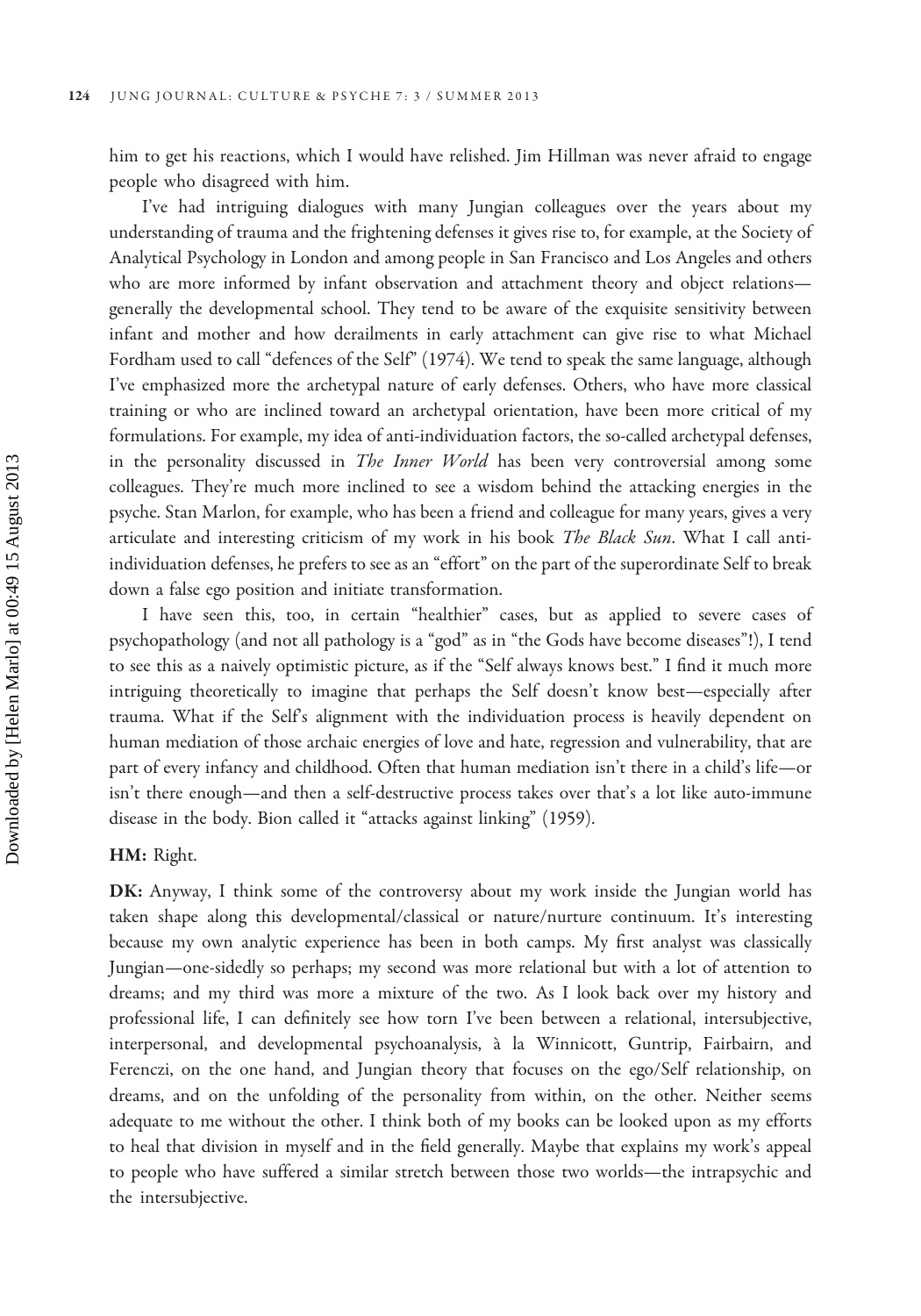HM: I can see how it would profoundly shape your perspective. And here you are straddling those two worlds again. How did your new book help with bridging that gap for you, do you think?

DK: The new book certainly is a continuation of the first book in the sense that I'm elaborating the ideas in the first book about trauma and defense in the direction of the more specifically spiritual dimensions that I've encountered in my work over the last ten years. I no sooner say those words than I have to confess my discomfort with the word "spiritual"—because of its "celestial," "ethereal," and religious connotations. Like Jung, I'm a psychologist, and I prefer not to make claims about the ontological reality of spiritual things. And yet, here I am writing a book whose title is Trauma and the Soul: A Psycho-Spiritual Approach to Human Development and Its Interruption. You see, I could just as easily have titled the book "An Archetypal Approach" or something of that nature. But I didn't. I think the reason I didn't is that I wanted to frame the book between two realities or "worlds" and not collapse them into one. I wanted to define a "space" for my discussion between the spiritual and material worlds, between the inner and outer worlds, between the divine and human worlds, between the ego's world and the world of the soul. Having defined this "space" then I could say that this is the intermediate area in which we are all most alive and, further, that we are all most alive in this space because this is where the soul comes to presence. If we want to live ensouled lives, then we will have to hold the tension between our spiritual and material realities. We will have to live our *dual destiny* all the way through to the finish without collapsing one world into the other, that is, offering a "spiritual" resolution on the one hand—a literal one like the Christian "belief" in the resurrection—or a "material" resolution on the other like the notorious cynicism of some of our scientists who see human life as nothing but a handful of chemicals and a bunch of water coming together by accident. For Jung, the deeper truth of the Christian story was that its central figure, Jesus—part divine, part human—had the courage to live his dual destiny all the way through to his mortal end. Symbolically speaking, the resurrection is understood not as a literal *event* in history but as the mythopoeic "outcome" of a life so dedicated. Resurrection simply means new life!

In my new book, I tell quite a number of clinical stories of trauma survivors who have had spiritual or mystical experiences at crucial moments in their histories—experiences that often made all the difference in sustaining their hope and confidence in being able to live their lives. These experiences came to them at moments when they were "broken" by trauma. They came from another layer of psychological life "beyond" or "deeper" than the ego. That's the way it felt and we wouldn't want to question their experience. Jung called this deeper/higher layer the collective unconscious and said that it was organized in mythopoeic, archetypal images and affects that have been part of humanity's experience since time immemorial. Mythopoeic images from the collective unconscious are experienced as spiritual. And these images are not just benign angels and loving fairies that want the best for us; they are also malevolent demons and violent, murderous devils who would prefer to keep us in hell forever. I have one whole chapter in *Trauma and the Soul* exploring clinical depression against the backdrop of Dante's Inferno—the first book in his Divine Comedy. The penultimate devil to whom Dante is introduced at the bottom of hell is called "Dis"—from which we get "dissociation," "dismemberment," "disease," and "disaster," which means to become disconnected from your stars. So the spirituality I write about in the book is not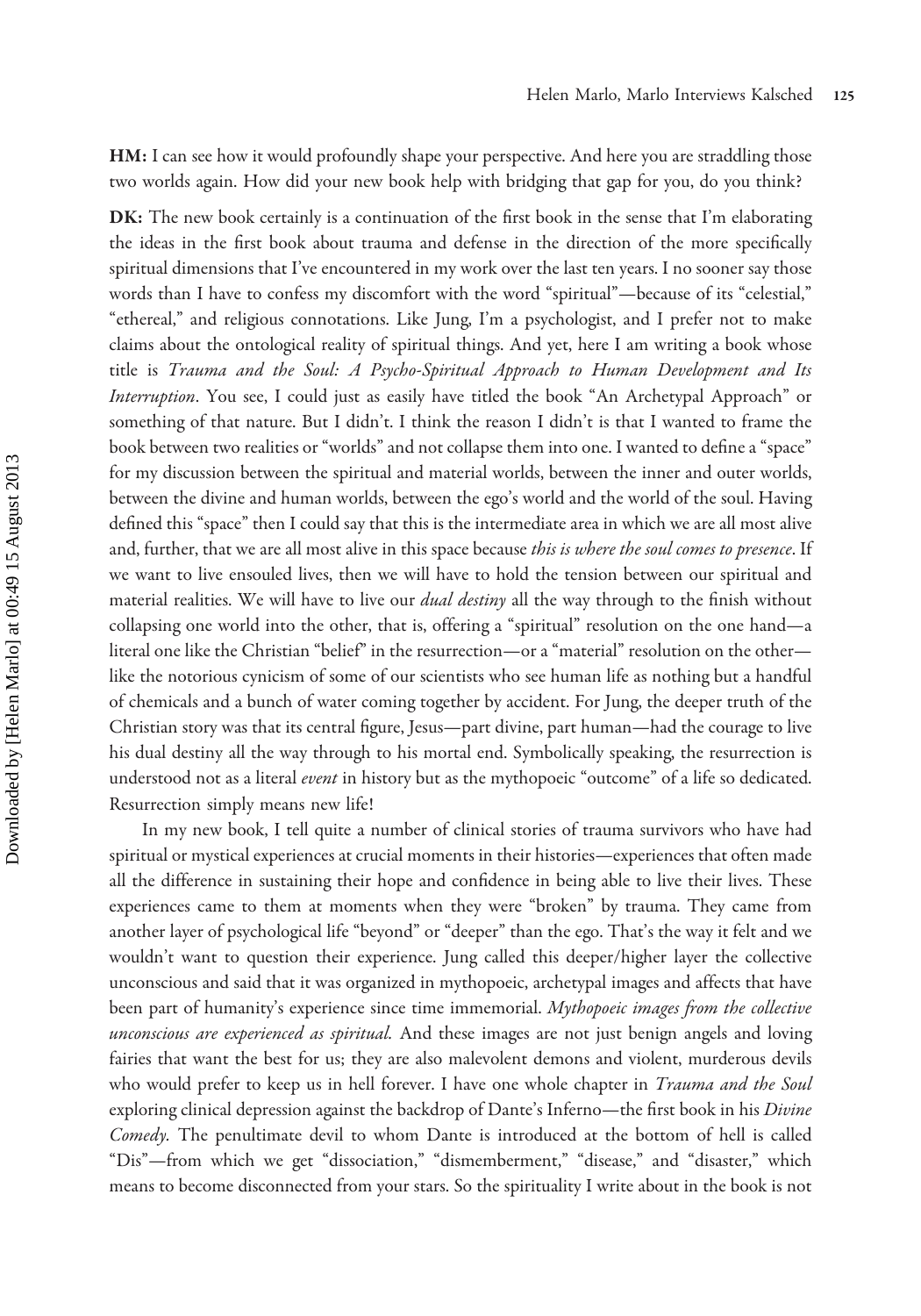only celestial and heavenly. It is both light and dark, benign and malevolent—the two faces of God, if you will, and archetypal levels of libido versus aggression.

And my point is that this is the phenomenology of the inner world that shows up in dreams when our egos have been riven by trauma. We fall into the spirit—light and dark. The only thing that can save us from this inflation and deflation is human mediation and tolerable suffering in relationship. In other words, trauma plunges us into the spirit world—light and dark—and this world sustains us while it also makes us sick. Healing comes from a companioned (by the therapist) "dis-illusionment"—a slow suffering descent/ascent from "divinity" to humanity, and this is resisted because the traumatized ego becomes identified with the idealizing or diabolizing energies of spirit and doesn't want to give them up. In the Bible, the word for this "emptying" oneself of one's "divinity" is kenosis. It's connected to what it means to descend into the body-to "incarnate."

Believe it or not, Helen, this is a very long-winded answer to your question about how the new book helped me bridge the gap between classical and relational theories. I think the phenomenology of the inner world of trauma can only be understood from a classical Jungian position that understands the mythopoeic psyche and all of its "spiritual" or archetypal dimensions. The inner world of the trauma survivor is often mythic before it is personal. On the other hand, the phenomenology of the *healing process* depends much more, I think, on a relational/ developmental/attachment perspective. Relationships, after all, are the great transformers of psychic energy, and only relationship humanizes and grounds archetypal affects and images, rendering them into a uniquely personal story.

In this second book, I'm trying to focus both on the *inner world* I explored previously but also on the question of what's healing in the psychotherapy of trauma. I've tried to describe relational events between the patient and me, and give examples of how the unconscious responds to these events in dreams, which then become aids to further understanding and experience. In the first book, I really didn't make clear what the therapeutic relational needs were, nor did I show how to repair the early wounds of trauma within the relational matrix of the transference.

HM: How did these relational factors become so important to you? Did it have anything to do with the more relational work you did in your later analyses?

DK: Well, perhaps. But I think this new vector in my thinking is less a result of my analysis and more the result of needing to make my work more effective and relevant for my patients. I became less interested in archetypal amplifications and insights gained through interpretation and more interested in things going on in the immediacy of the moment—in the transference and in my patients' struggles between feeling and defense against feeling—especially the defense of dissociation. And I discovered that the "royal road" to this more experiential, immediate affectfocused treatment was *attention to the body*. This should have been no surprise to me or anybody else because the body is, after all, where we hold our affects while the mind is the locus of thought, understanding, insight. Psychoanalysis was always a very mental business, an interpretive discipline oriented to understanding and insight. In the early Seventies, it was Kohut who began to talk about more "experience-near" interpretations and to focus on empathy and intersubjective experience between the analytic partners and on the unifying self as being motivated by its ideals, longings,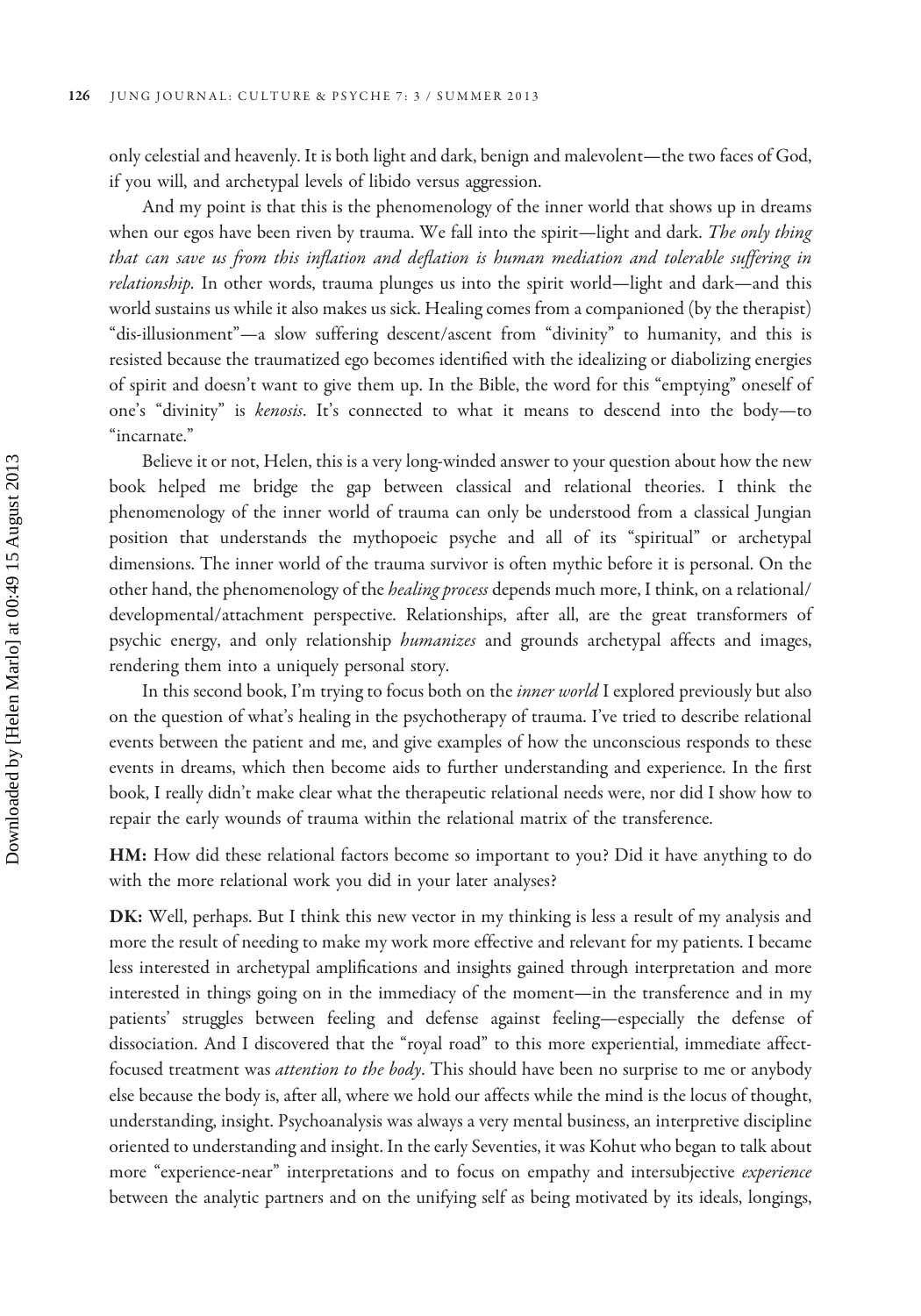and concerns about self-esteem regulation, not only by the drives pushing it from behind. This felt wonderful to me and had many obvious links with Jung's ideas about the Self and the wholeness of experience and the telos of psychological process. As psychoanalysis began to appreciate the importance of early attachment experiences from Bowlby and moved slowly from a drive and defense model to a trauma paradigm with more awareness of dissociation and the exquisite vulnerability of children to emotional abuse and abandonment, including infant observation studies, everything was moving toward a more relational, empathic, and intersubjective way of working. Sandor Ferenczi and his Clinical Diary (1995) emerged as a seminal contribution that had been marginalized by Freud and his dogmatic orthodoxy. This set the stage for the relational focus of Stephen Mitchell and his colleagues in the New York University Postdoctoral Program. I had early contact in New York with some of these people outside the Jungian world—Sabert Basescu and Erwin Singer, for example—who were talking about relational analysis even though they weren't calling it that yet. And then in the last fifteen years, the relational emphasis has blossomed—witness the work of Manny Ghent, Jody Davies, Karen Maroda, Michael Eigen, Thomas Ogden, Philip Bromberg, and so on. Finally, to put the frosting on this cake, we have the contributions of Allan Schore, Dan Siegel, Pat Ogden, Peter Levine, and others demonstrating that the relational approach actually works on a neurological and body level. All these influences outside the Jungian field had a profound effect on the way I thought about my work and the risks I was willing to take in the consulting room. Another approach I've gotten interested in lately is Patricia Coughlin's "Individual Short Term Dynamic Psychotherapy" (ISTDP), where the focus is on trauma, affect tolerance, and defense all heightened by an intrapsychic focus in the immediacy of the here and now. Very useful.

HM: These influences are noted in your book when you discuss relational approaches, and how contributions from bodywork, attachment theory, neuroscience, and ISTDP have enhanced psychoanalytic work. Jung's earliest writings express some of these values now promulgated in contemporary psychoanalysis, such as the importance of affect, dissociation, and an attuned human relationship, aspects of therapy that Jung named early on. Some of Jung's earliest writings, for example, in *The Practice of Psychotherapy*, sound very relational (1966, CW 16). It seems to me that those of us who accent and work in the ways you describe are practicing in ways that are, actually, quite faithful to early Jungian thought, which resonates in many ways with contemporary relational thought. Yet, this quality of relationality is often at odds with some images of Jungian work. I wonder if you have any thoughts about that?

DK: Well let's pick up your interesting comment about Jung's relationality in terms of the way he worked with people. I think he was just by nature much warmer than Freud, related and a more spontaneous affect-connected individual, who really needed that in his relationships with people. When Jung left the early psychoanalytic organization with its regular conferences, for example, he was missed for his animated talk and his "booming laughter." Jung was not one who enjoyed sitting back and being silent and letting himself be projected onto. He famously said that both people are transformed by the therapy relationship—like a chemical reaction. I've always felt Jung's relationality in his writing, especially in his early cases. For example, his famous case of the "Moon-Lady" and the story about him singing a lullaby to a frightened, uptight female patient and how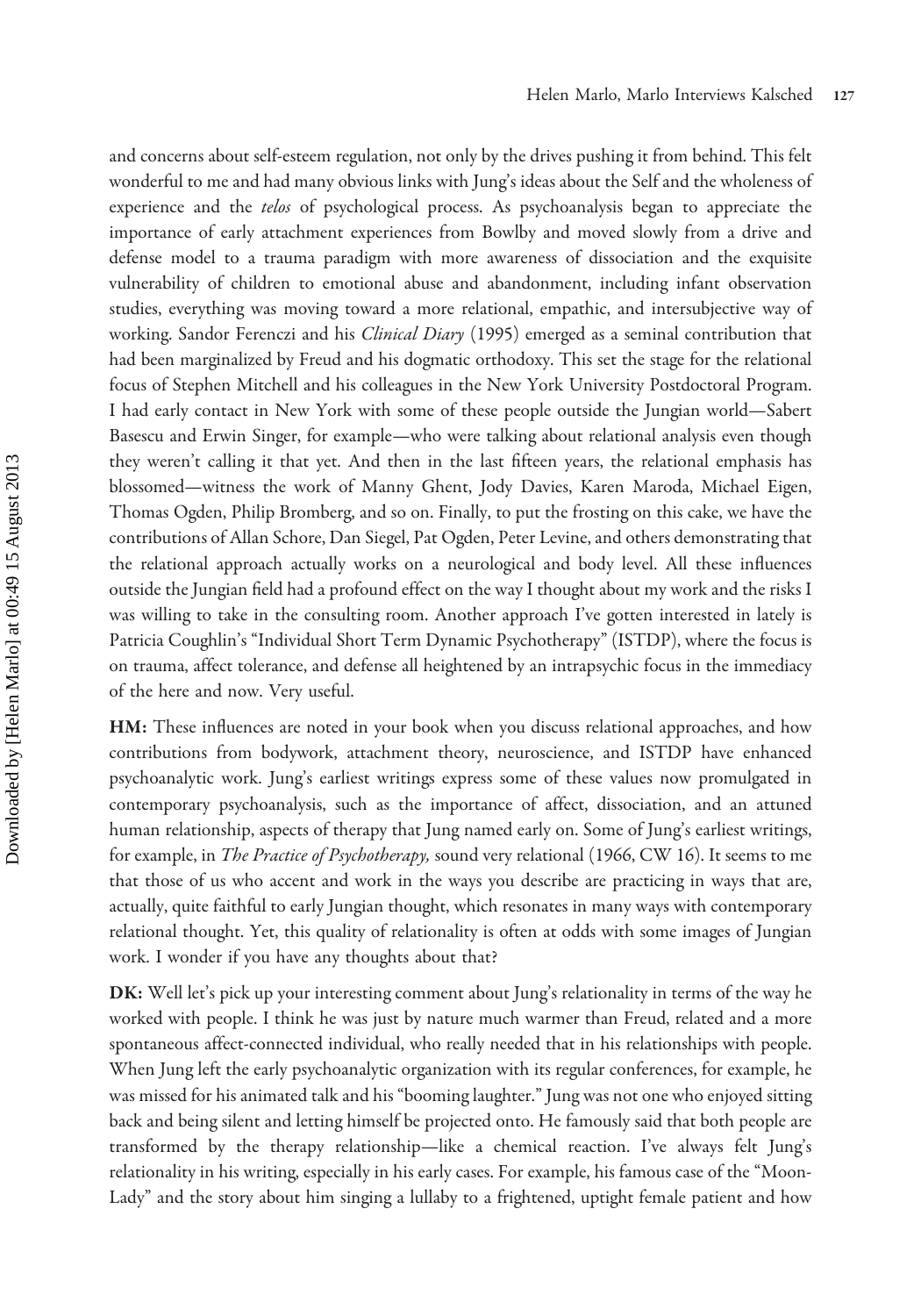healing that was for her.<sup>1</sup> What courage that took! What a "right brain to right brain" communication! I think that dovetails with what the relational people are doing and saying now.

On the other hand, as the years went by and Jung became more involved with theory and less with clinical work, I think he became less tolerant of the relational needs of his patients, especially the regressive needs they might have had in the transference. He tended to refer those patients to his female colleagues. He was more interested in the dream and fantasy material that were brought to him by his more brilliant, talented, and well-put-together patients like Pauli, for example. In his later life, I don't think he was very tolerant of the kinds of feeling experience that we know we have to work with if we're going to make a difference with our early-trauma patients.

HM: Yes, if we look at the capacity for actively being with regression as one expression of relationality, in practice, Jung did not seem to practice what he clearly advocated. In Symbols of Transformation, Jung discussed the necessity and value of regression, yet it seems he could not really stay there, in a sustained way, with people, and this intolerance or indifference to regression was, sadly, adopted by some Jungians (Jung 1912/1967, CW 5).

DK: I think that's right. You can see Jung becoming disconnected from the developmental/ relational aspects of his work as he needed to differentiate himself from the psychoanalytic colleagues who had made his "spiritual" interests such a laughing-stock. Freud literally called him crazy, and everyone withdrew from him after the publication of his *Wandlungen*. It drove Jung inward, and we now know from *The Red Book* that in his inner life he found the key to his own unique life and contribution. He found a new psycho-spiritual foundation from which to start again—the sacred core of his personality and the"holy way" that unfolded in his active imagination. However, as rich as this was, it also alienated him from his previous colleagues in psychoanalysis. It cut off his dialogue with them. It's a shame, and I think it's something we're still trying to recover from. My book is one small effort in that direction. I try to honor the incredible richness Jung found and made available to us from the inner world, while, at the same time, showing his traumatic withdrawal and resulting unrelatedness to the interpersonal world of his professional colleagues.

HM: That's an interesting point because sometimes Jungians get projections that they are deep or heady or spiritual people, but not necessarily related or embodied. Unfortunately, sometimes the projection has some truth, although that, of course, can be true of any stereotype—there are certainly classical Freudians who were very related long before relational psychoanalysis became so popular!

DK: Yes, exactly! Just as many Jungians are now deeply engaged with contemporary neuroscience and relational psychoanalysis with all its discoveries in infant observation, attachment theory, and so forth.

HM: In addition to addressing relational psychoanalysis, you talk about the new trauma paradigm of psychoanalysis. I wondered about your thoughts regarding its strengths, its limitations, and its influence on us as clinicians?

DK: I think I'll dodge that question in its larger implications and refer you to my book. But there's one aspect of your question that occurs to me now and it's how contemporary neuroscience has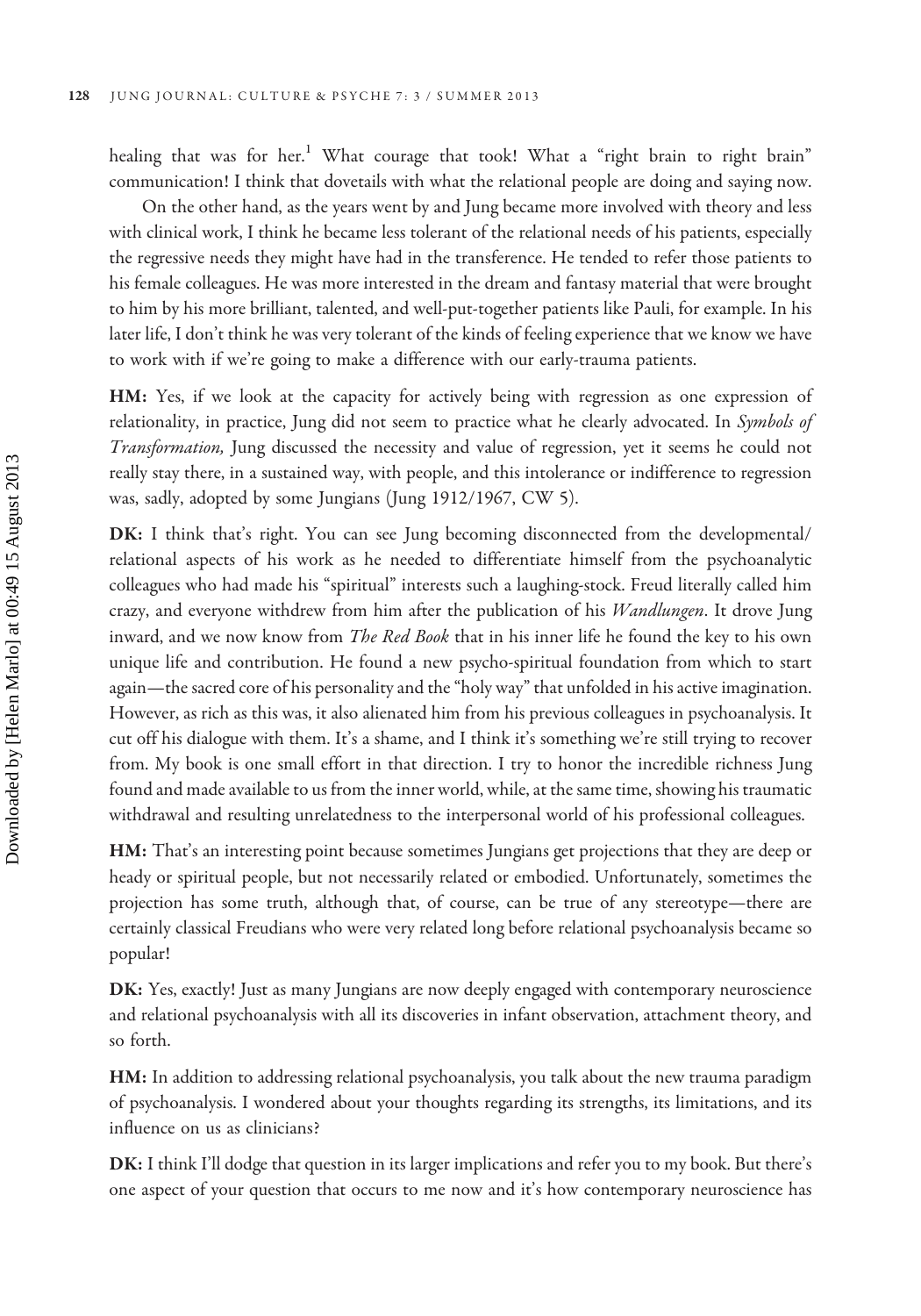become part of the new trauma paradigm. Allan Schore, for example, has meticulously documented that early trauma is registered in the right hemisphere of the brain because that's the hemisphere that's "on line" in the first eighteen months of life. This is tremendously important because a "left brain" focus in therapy on rational, linear thought and "insight" won't reach the right hemisphere where early trauma is encoded. Whereas a feeling-centered, embodied, relational intervention will. Schore says that such interventions have a chance to actually "sculpt" the brain and reestablish connections that were never made in early life. That's obviously healing, and the nice thing about it is that it "proves" on a neurological level what we Jungians have known all along—that work with the imagination and dreams and relationally is the way to go.

But there's a possible down side to all this emphasis on the brain and that has to do with the materialist, reductionist tendency of modern science. There's no soul in it. In my book, I try to bring this out by saying that "yes, it's true that there is early attachment evidence showing us that relational events have a profound effect on the actual myelination of the right hemisphere and the sculpting of the brain, but such events also have an effect on the sculpting of the soul." In other words, on the development of what Erich Neumann in The Origins and History of Consciousness and Edward Edinger in Ego and Archetype called the ego-self axis—that inner connection between the glowing source of our spontaneity and the ego, struggling to make its way in the world. I mean every relational event is important in shaping the connection between the ego and the Self. That's not something that's just inborn, I don't think.

HM: Your point about the down side reminds me of when I was doing psychoneuroimmunology research. There was such excitement over finding concrete, biological findings, namely, immunological changes that could be measured—something mysterious and invisible on the inside—was concretized and made visible through this research. I think that was part of the allure! But how enduring and how meaningful these changes were to one's life was much harder to substantiate. There seems to be a parallel with some neuroscience and brain research. Some studies are more clearly substantial and meaningful. Researchers, for example, recently found that children who received more love and early nurturance had a significantly bigger hippocampus than children who had not received as much love and early nurturance (Luby et al. 2012). That's quite an important finding and its implications are clinically relevant—perhaps our modern way of corroborating Harlow's seminal, early attachment research decades ago. However, with the current neuroscience research, where you can measure many things from neuroimaging, findings can be erroneously reified and misapplied. The terms "brain porn" and "brain porn addiction" have even surfaced to describe the cultural phenomena whereby people exaggerate, misapply, and overly apply findings from neuroscience. Although staying abreast of discoveries in neuroscience is critical, and it can be worthwhile to prove things scientifically that many of us, as clinicians, have known experientially for years, I feel there can be a strange way that the transformative power of the heart and soul in this work gets overshadowed or even lost with this mindset. I'm reminded of your point about therapy sculpting souls as well as brains—and that has an enduring human, spiritual, and clinical truth.

DK: Thank you. And, I do think it carries an enduring truth that unfortunately we can't pin down very well. With our patients we can see images in the unconscious that point to a central archetype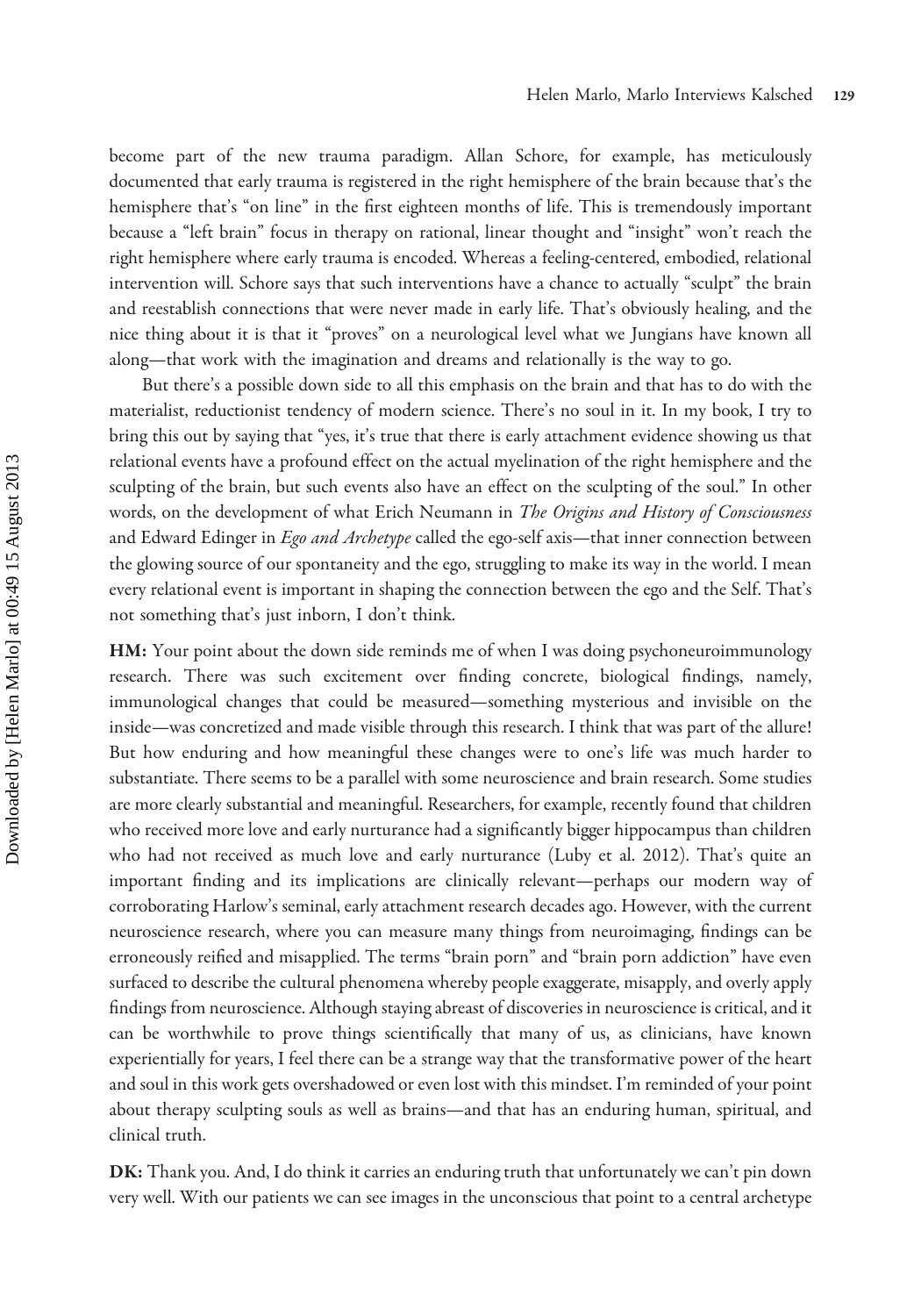or sense of wholeness or healing or reconciliation or whatever the patient may describe as a soulful moment, and we'll feel it that way too. When that happens, if we were both to hook up to a PET scan, probably it would show a certain lighting up of areas in the brain but what does that demonstrate? That we can re-create numinous experience by stimulating the hypothalamus? That's what the scientists want us to think. But such correlations don't mean we understand the mysteries of the inner world any better.

HM: Exactly! I could not agree with you more. For some people, understanding that this part of the brain lights up, can substitute for, or replace, a soulful understanding of what it means phenomenologically, subjectively, intrapsychically, interpersonally, and spiritually.

DK: Right! The issue is the imagination—that's the whole thing, that's what we're after. Hillman was eloquent about that—of trying to find what they actualize—that intermediate shimmering reality that we call the imagination. Trauma survivors can't access the imagination, or, if they do, it's always a dark imagination—a foreboding paranoid fear of what the future holds. All these techniques: expressive arts, art therapy, EMDR, somatics, dream work, metaphor, story, they're all designed to stimulate that intermediate space of imagination and provide a matrix in which the soul can live again.

I think the psyche and the imagination love it when we pay attention to the link between whether we call it the right and left hemispheres or the link between the body and the mind or psyche and soma—however we describe it. Some of these techniques, like EMDR, for example, have to do with hemisphere connections. People have powerful experiences as a result of this kind of bilateral stimulation so I don't think they are incompatible. I think they're very compatible.

HM: Yes, all these approaches that can help in healing trauma ranging from the expressive arts and art therapy to EMDR and hypnosis to somatic work, can be powerful and offer something distinctive. Some depth-oriented practitioners eschew such ways of working, perhaps feeling they are reductive or disruptive to the relational field. Maybe it's felt as antithetical to soulful engagement. Perhaps this is where analysts and depth-oriented practitioners have something to offer in how these techniques can be integrated into psychotherapy in order to foster greater wholeness and healing. I've worked with many practitioners who say prescriptively, for example, "She has trauma so refer her for EMDR," without any understanding of the person, and no understanding about building a symbolic or developmentally or relationally attuned connection and container.

DK: That's a huge problem. As you say, the developmentally or relationally intact connection or the symbolic container is not there as a holding environment when people just execute the techniques that they apply. Or, if there is a container, there is not enough attunement to the developmental and relational process.

HM: Yes, well, in the spirit of containing, I wonder if we can return to another issue in your book, in your chapter, "Innocence, Its Loss and Recovery: Reflections on Saint-Exupéry's The Little Prince," which was moving to read (Kalsched 2013). What did you hope to convey?

DK: In that chapter, I'm trying to resurrect an aspect of human experience that psychoanalysis has not dealt with much—innocence—the innocent part of us that no longer has access to experience.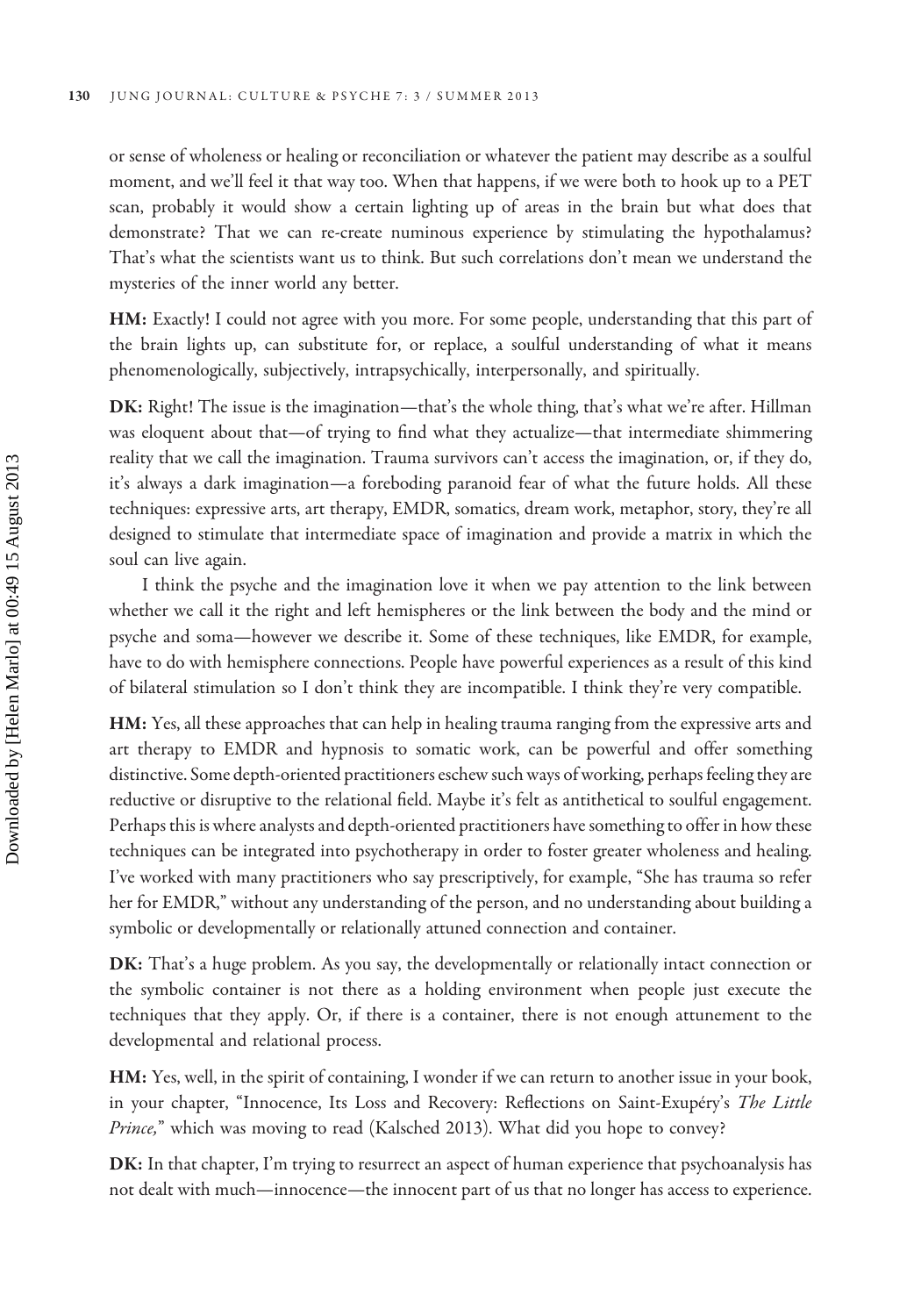The psychoanalyst James Grotstein once said, "Innocence is the central element in a person's spiritual life!" (1984, 213). I believe that's true, and so innocence and the spirit are intimately linked. I got interested in this because some of my trauma-surviving patients remembered a pretraumatic child-like innocence in themselves that had been lost. By "lost" they meant lost to their ongoing experience. It turned out that this lost innocence hadn't "gone away." Rather, it had retired to the unconscious where it was being defended by dissociative defenses. Those defenses' apparent "intention" was to keep this innocent part out of the suffering associated with unbearable experience. That's what the self-care system does. In other words, untransformed innocence is split off somewhere in the unconscious, on another planet, like the Little Prince, and has to find its way down into this world to suffer and experience life. The only way this is possible is to have reality mediated by another person. In the story that person happens to be the stranded pilot.

In Chapter 3 of the book I use another literary image to show how innocence is encapsulated in "another world"—the world of hell as depicted in Dante's Inferno. In that story, we get a mythopoeic image of the great "defender" himself, Dis, who is a kind of personification of the defensive process. As Dante's guide Virgil guides him down into hell, there's a place where the innocents are held in captivity. It's called limbo. That's where unbaptized infants are kept—or righteous patriarchs who lived before Christ's coming. In this image, childhood innocence is kept out of the deepest tortures of violence that comes from the monster in the depths by being trapped in this "outer layer" of hell. It's not tortured there by fire or demons, but it suffers a permanent kind of exile from experience in this world—experience that would allow it to develop as the center of a person.

HM: What a powerful allegory for how trauma affects any of us! Are you saying then that, in a sense, there's this beginning we all have, that is important, this archetypal beginning, at birth, this innocence, and that as we encounter the world, as life happens to us, we have challenges to that innocence, and the parent needs to mediate that loss of innocence—and what matters is how the innocence is tended to—if the loss is tended to soulfully?

DK: That's exactly right. Innocence must yield to experience but that can't happen too fast or too precipitously. Otherwise we have trauma. Kohut's word for it was a necessary but "phase appropriate" disillusionment. Without this mediation, innocence tends to take on archetypal proportions. It tends to become what the Freudians call "infantile grandiosity." That's a real problem because unless innocence accrues experience, it stays infantile and entitled, and then it gets paired with a protector-persecutor defense, and then you get this wicked combination of tyrannical infantilism—a victim-perpetrator dynamic, where any manner of violence is justified in the name of innocence. I talk in the book about "malignant innocence." A classic example in our victim-obsessed culture is those fanatic "right to lifers" who kill abortion doctors in order to protect innocent life. These people have split innocence and perpetration, identified with innocence and goodness, and projected the "evil" perpetrator. They can no longer see the innocence in the perpetrators, nor their own perpetration of violence. They are too "innocent."

HM: Yes, those who are so unconsciously wounded themselves, who gravitate toward, and become tragically gripped by, this archetypal image of innocence, which can manifest, for example, in the archetype of the divine child?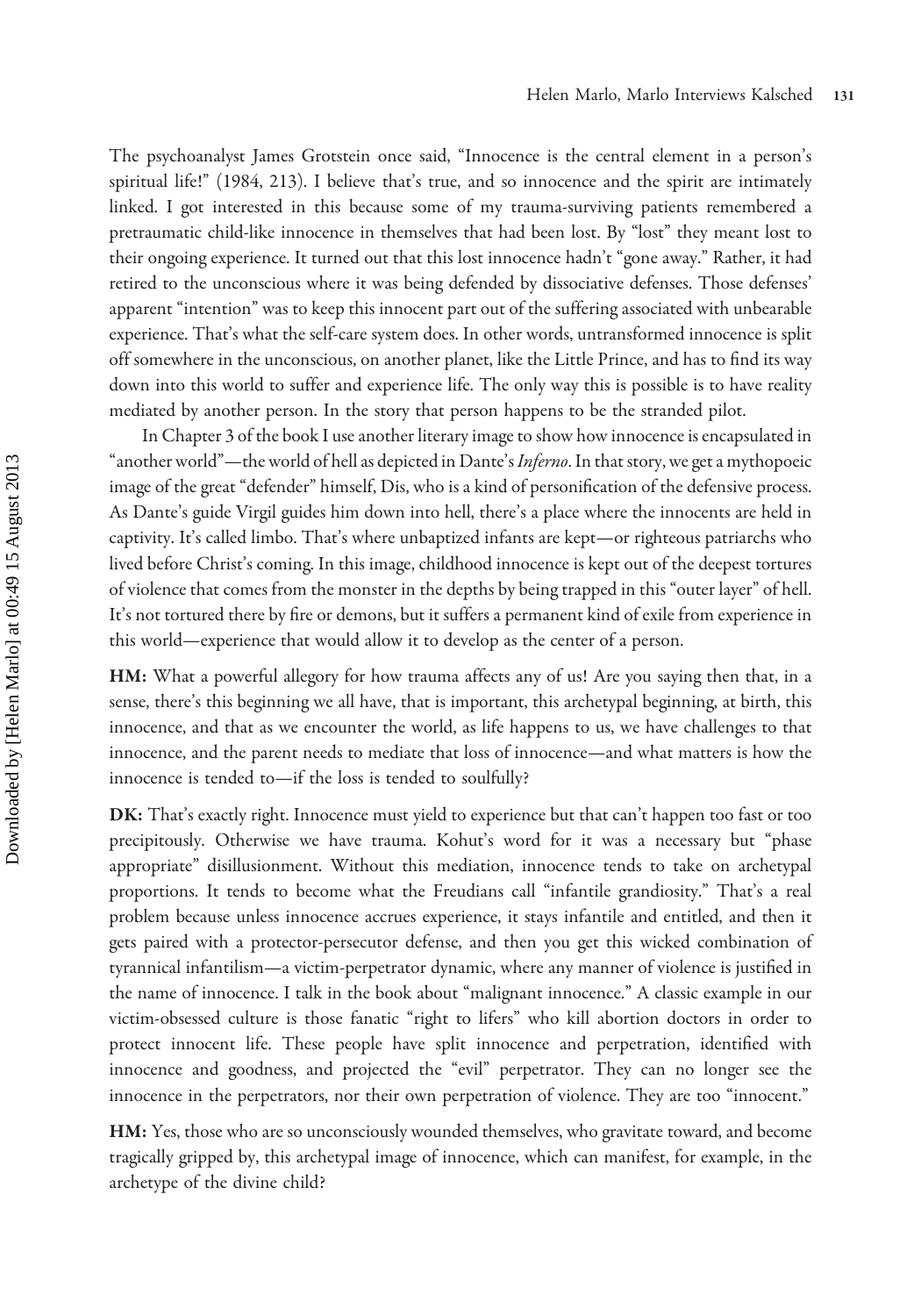DK: Well, yes, the divine child is the mythological representation of childhood innocence, let's say, in its untransformed archetypal form. There's a core of the personality that we all bring into this world that slowly meets up with the hard edges of reality, of the Real, as James Grotstein says. If reality is presented too precipitously, or traumatically, we become "Orphans of the Real," like the Little Prince, and we can't metabolize our experience and suffer ourselves into reality. How does a child come to understand death, for example? These things are impossible without a good story, and sensitive parents accomplish this by helping the child into the matrix supplied by metaphor, art, and creative stories. That's where the soul gets "made." Usually these mythopoeic stories involving two worlds become the matrix that allows an understanding to occur and the story becomes the mediation. That story has to be told by a person the child loves and feels secure with, and it takes many iterations. One of my patients, a very sensitive little girl at the age of four or five, found out about the holocaust and never got over it. No one helped her with a meaningful "psychodrama."

HM: That speaks to the power, the psychic realty of what you are saying. Funny, I had to smile at the synchronicity—when I saw that you included *The Little Prince*, I recalled that when working at the Palo Alto Veterans Administration Hospital, I used parts of The Little Prince to illustrate my work with a profoundly traumatized patient!

## DK: Wow!

HM: Yes, well, I think it really speaks to the relevancy of these ideas that you are fleshing out for trauma work. This story really tells a story of trauma.

DK: The great stories always speak to these fundamental aspects of the human condition, and we need them to metabolize trauma.

HM: I was moved by this chapter and became curious about Saint-Exupéry's history. As you may be aware, his father died shortly before his fourth birthday, and then tragically his brother, François, Saint-Exupéry's closest confidante, died of rheumatic fever at fifteen. We can easily imagine how this would shatter and violate his innocence and how he could retreat into developing into a Little Prince.

DK: I think those are very relevant to this story and maybe have to do with the fate of a young, vulnerable, animated, and imaginative little person in his interior world. Maybe he had to retire a part of himself to another planet in order to survive.

HM: What you are saying brings up another topic I was really curious about and wanted to get your insight into. You say in your book, "It has been said that there are no atheists in foxholes. There are also few, if any atheists among trauma survivors—at least not the ones whose experience I report in the following pages" (Kalsched 2013, 23). I was really struggling with that sentence. It stayed with me. I really want to believe that in my heart! I think it speaks to your point about your patient never getting over the holocaust. What I am curious about is that I have met a few trauma atheists or trauma survivors who are atheists. Maybe they are the people who do not stay in our work, if they ever show up for the work at all. I was curious about your thoughts on the people who never do get over it, what could you say about that?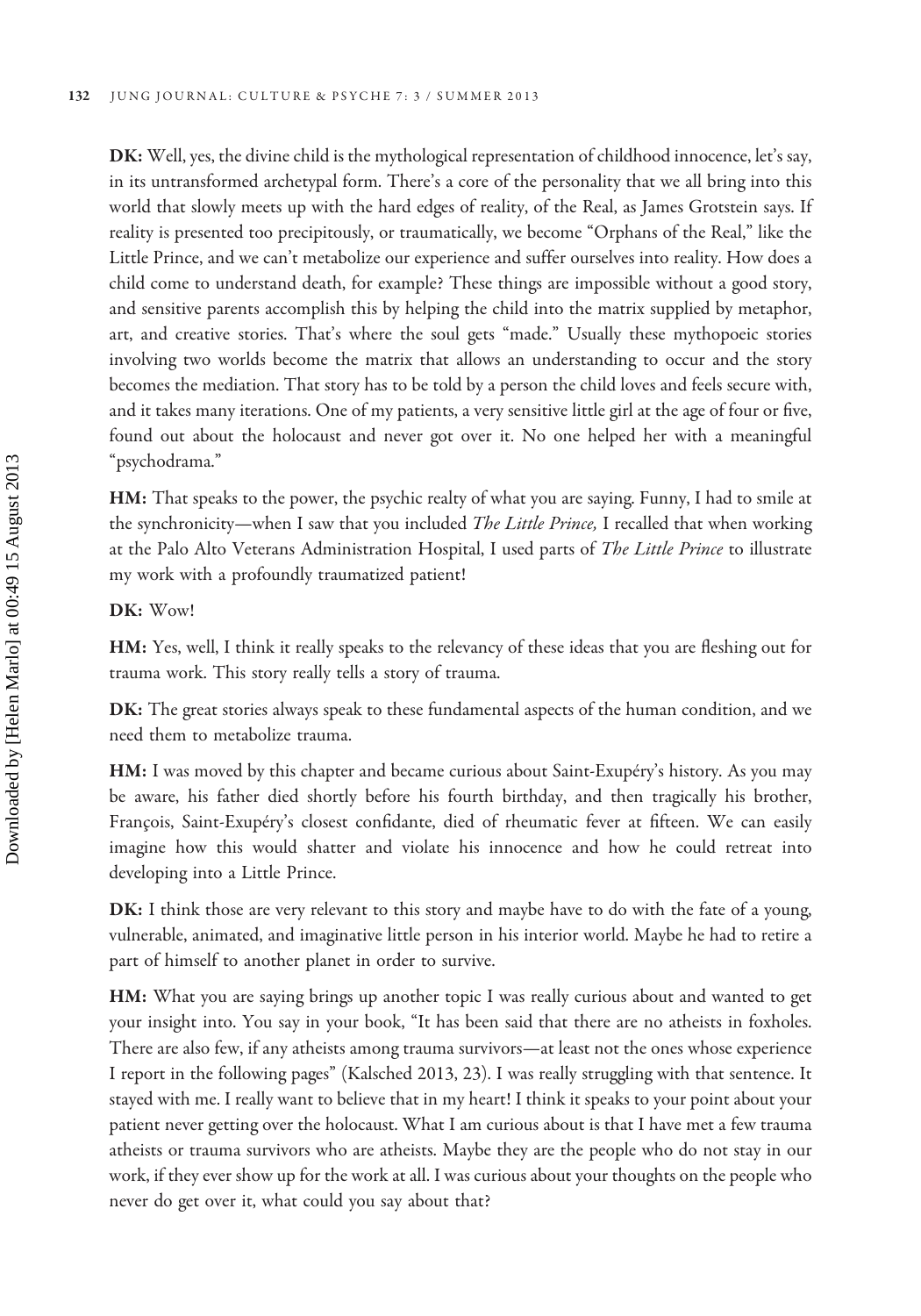DK: When I reread that sentence about no atheists in foxholes I wondered about it too. Your point's well taken. Not all trauma survivors have a positive or life-saving experience of the numinous. I guess what I was trying to emphasize is that most of the people I've worked with personally and whose cases are presented in the book, have, indeed, found a kind of mystical connection to nonordinary reality, and that has meant a great deal to them. The inner world is very real to them and becomes a sacred space where experiences of the ineffable occur. Then, of course, there are those hard-bitten cynics who have had terrible life-rupturing trauma and, for reasons that we don't quite understand, have no access to the inner world whatsoever—except perhaps to a persecutory highly negative inner world. They may become hardened and cynical in their attitudes and atheistic in that sense. They cling to a very reductionistic, materialistic orientation and think that their New Age brothers and sisters, the ones I'm talking about, are just naõ $\mathbb{Z}$ ve airheads. It's possible that unmediated trauma *tends* in the direction of breeding cynics and hardened people. That's what defenses do.

HM: Yes. Do you have a sense of what turns one down that path versus those who do undertake the work you describe?

DK: I really don't understand it either; it's a mystery, but I would think that the people I'm describing are people who have had some kind of a secure attachment early on, and some kind of safety or place in the world where they felt that their true selves got glimpsed, or that they were loved or that they felt loved, and they continue to hope for something better in their lives and they're seekers for that reason. A lot of them end up in psychotherapy because they've known something good or whole and they want to recover it. Whereas I think the hard-bitten cynics or Philistines often don't come to therapy. They're probably running hedge funds or something!

HM: If that is what happens, now I really wonder why some of us take that path and some of us don't! Let's look at the opposite, which relates to your chapter about Jung. We, of course, value and believe in analysis. But, if we look honestly at our work, I think most, if not all of us, know within ourselves, our patients, and people who are in analysis and spiritual practices for years that there can be profound limits to development and transformation, despite being in the work. Most disheartening to me are the limitations in relatedness and spiritual development. In thinking about your chapter on Jung, when you talk about his personality and development, some criticisms and shortcomings that you note here are still levied at Jungians today, and I wonder what that may suggest about our work. For example, you talk about his heightened inner preoccupations. I'm thinking how that would be at the expense of what, developmentally, we may now call "attunement," or, spiritually, what leaders such as, say, Martin Buber, would call the "I-Thou relationship," or would be at odds with the process-relational philosophy of Alfred North Whitehead? You address these relational issues when you cover Winnicott's analysis of Jung.

DK: Had you been aware of Winnicott's critique of Jung before you read this?

HM: Just the basic information. I have not read as thoughtful an analysis of Winnicott's views on Jung as yours. I mean—no one seems to challenge Winnicott. He is, well, so loveable—so accessible and profoundly influential. Although I felt Winnicott was off in his views on Jung, and I did not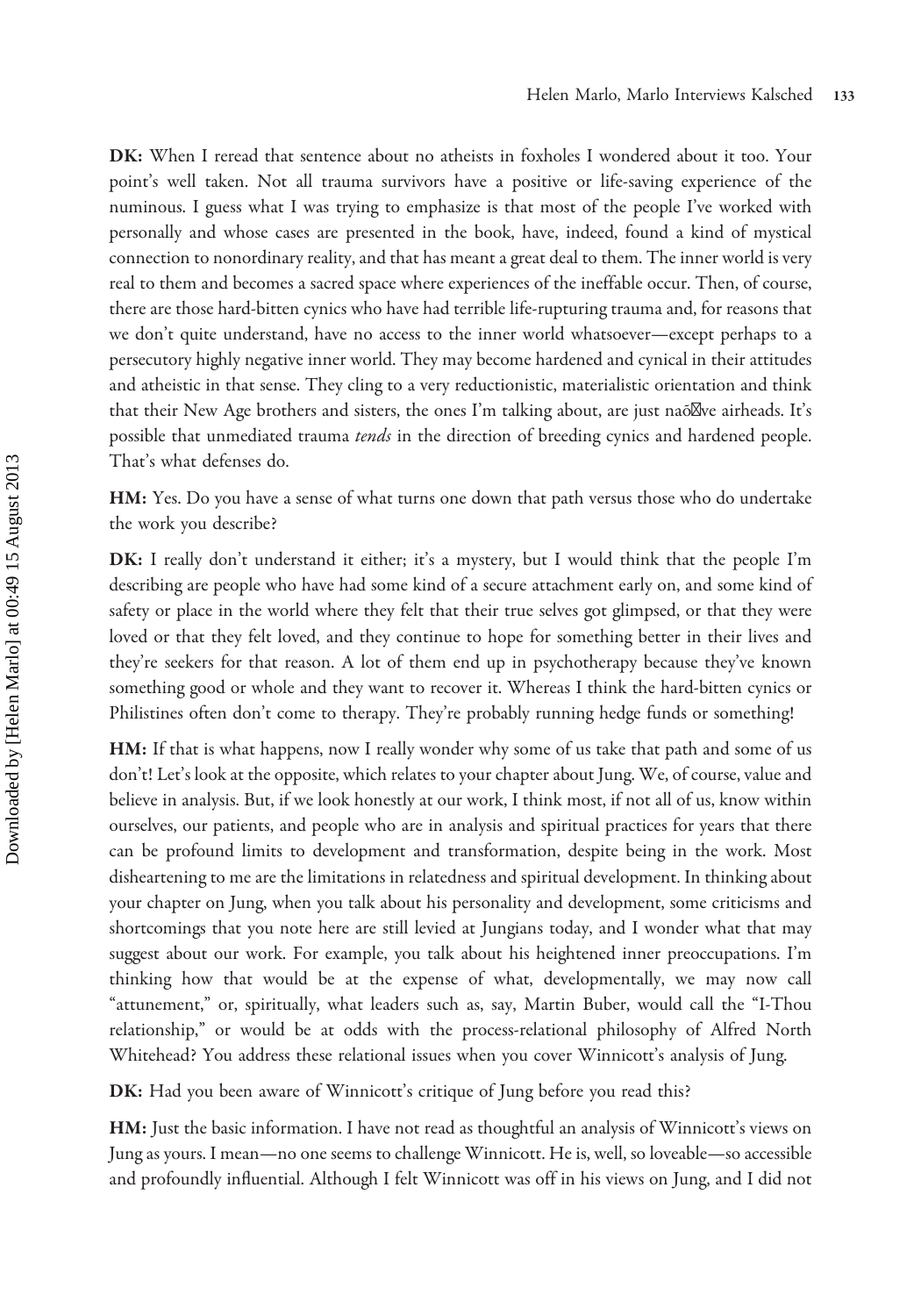understand why, it was easy to overlook, given the value of his work. I was curious about you devoting so much time in your book to it?

DK: Well, it's been a stone in my shoe for a long time! It's upset me because I've had a love affair with both Jung and Winnicott and so to have one calling the other a childhood schizophrenic has been a real challenge. I'm convinced that the inner (mythopoeic) world of the imagination *and* the interpersonal world of imaginal process between self and other (play) are two sides of the soul's reality "between the worlds." As I see it, each is the reverse face of the other. Or, to refer to the image I use in the book of an Inuit carving called the "Storyteller" with one eye closed, looking in, and one eye open, looking out—we need both inner and outer vision for a really adequate story of the human condition. It seemed to me Winnicott was collapsing these two worlds into one and discrediting Jung's inner vision—judging his childhood preoccupations against some "normal" object-relational ideal. Granted, Jung's inner vision was made necessary, partly by traumatic circumstances in early life. But so what? Jung's vision was beautiful, universal, profound, and supplied him with an alternate world that vouchsafed his innocence and the essential self that allowed him to go on without emotional support from his "objects." It was from this mythopoeic inner landscape that he drew the basic elements of his creative contribution. And what a contribution he made—to many fields of endeavor—far beyond his profession as a psychiatrist.

The other thing that surprised me was that quite a number of Jungian commentators adopted Winnicott's pathologizing object-relational family drama explanation of Jung's struggles and difficulties. I found this very peculiar—another version of collapsing the creative tension between the worlds. These writers are not wrong in pointing out the difficulties that Jung faced developmentally, as I say in the earlier part of that chapter. Jung did have relational trauma in his background, and Winnicott is technically correct in focusing on that but ... . Well, it's like the limitations of an exclusively relational viewpoint that you and I were talking about earlier. If you don't include the inner world with its access to numinous contents from the collective layer of the unconscious, and you don't allow that these contents might become important to a child for healthy reasons as well as unhealthy ones—if you don't include that as part of the reality of the human condition, then you really can't understand Jung. Your tendency then is to reduce and interpret everything that has to do with the wild fantasies that he had as a boy and the obsessive thoughts and the imaginal world that he disappeared into. You interpret all that as a defense against injuries in object relations and that begs the question for me and leaves half of the story untold, which is why I think much of the psychoanalytic world has consciously or unconsciously adopted Winnicott's attitude toward Jung and what he's shown us about the inner world. I'm taking that on, directly—partly because Winnicott has been so important to my own work but partly because I think he leaves us with a half-truth about Jung and a half-truth about ourselves about the psyche!

HM: I understand better, now, why you chose to devote that much time to it in your book. It was placed in the part of the book where you're talking about trauma and the soul—almost as if you were inviting us to think about how Jung was retraumatized through his rupture with Freud and the psychoanalytic movement, losing his soul in the process, and then you're also suggesting that a one-sidedness in our theory threatens our soul professionally as well. Is that right?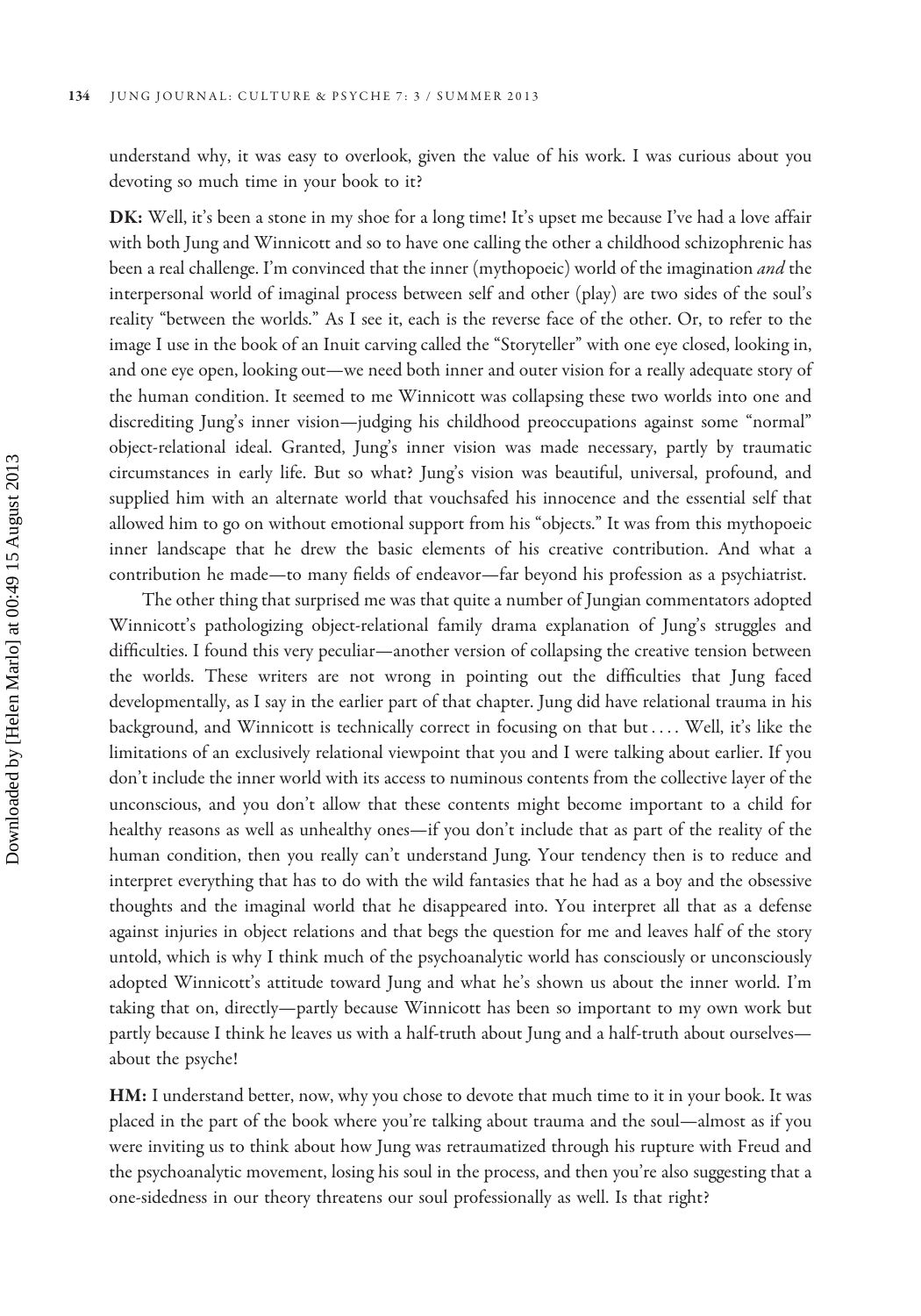DK: Yes. I try to show the reality of Jung's early relational trauma—all his mistrust of his mother and fear as a boy—his unconscious suicidal urges, his terrible shame in school, his dissociation the whole nine yards. That was very real. That early trauma all came back, was rekindled in his break with Freud and in the despair and depression that followed. We see the connections now in The Red Book, where Jung describes having lost his soul to the "spirit of the times" and how he returns to the mysteries and inwardness of his childhood experiences despite all their pain and sadness. In this process he re-finds the child in himself, the divine child who had been lost in all of his exciting discoveries and successes in creating the psychoanalytic movement with Freud and the rest of his colleagues.

HM: That's interesting. Jung finding his divine child is so significant. When this is linked to his early relational trauma and loss, it is spoken about relative to what you have already mentioned the standard—and fitting—object-relational ideas that Winnicott names. However, the influence of birth trauma and birth experiences within the family, namely, Jung's birth story, is rarely, if ever, even referenced. Jung's mother gave birth to two stillborn daughters and then gave birth to a son who died after five days, less than two years before Jung was born. So, in the span of only five years, Emilie Jung gave birth to four children and only one lived. Jung was an only child for nine years until his mother gave birth to a daughter. I am, admittedly, more attuned to this part of Jung's history since it relates to my own professional, clinical interests. These interests, however, have developed from witnessing how these influences can powerfully shape development, and how frequently they are neglected in clinical practice.

DK: That's a good point.

HM: It's a fascinating, huge, and tragic piece of Jung's early history, and it's interesting that Winnicott, a pediatrician-psychoanalyst, someone who has written poignantly about the influence of birth trauma and birth experiences, wouldn't conjecture or imagine this could be part of Jung's story in analyzing Jung. Talk about ghosts in the nursery!

DK: Do you have an intimation or intuition about how those birth experiences affected him or his mother's relationship to him or his relationship to his mother?

HM: I wonder if these experiences cultivated a profound connection to and appreciation for the soul and the spirit world, for better and for worse. I imagine it shaped his ideas on "rebirth," particularly through the mother's body, and contributed to Jung's views about individuation being a lifelong process, as well as his emphasis on the importance of wholeness. It seems to me that Jung experienced, more intimately than many of us ever have to know, just how closely birth can be linked to death. Some people feel like those are the times that the most unadulterated soul is present.

I also imagine this could be related to Jung's ambivalent relationship to regression. He explicates in Symbols of Transformation that regression is vitally important, necessary, a gateway to individuation. Jung articulated the value of even going to the prenatal level in analysis, which we could imagine could have a profound meaning for him, given his developmental experiences. However, it is often said that he could hold, contain, and be with regressed states in people in a very sustained or related way and, perhaps, by extension, within himself then, coloring his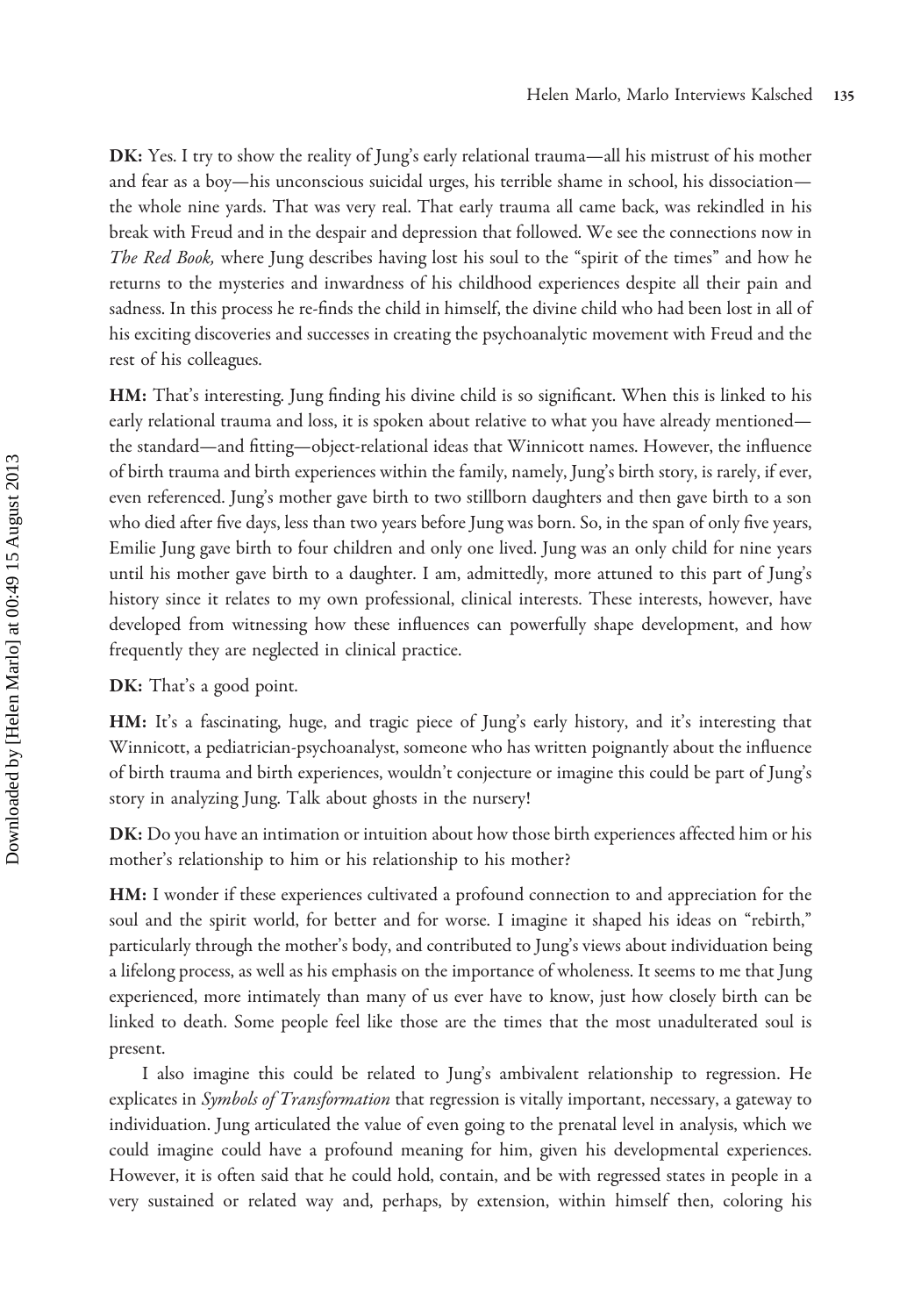relationships, development, and theories. I wonder if, despite his brilliant insights about these issues, and clear belief in their developmental importance, the events in Jung's family surrounding birth were quite traumatic for him, creating a kind of birth complex, which remained untouched and which foreclosed working through the regressed places that this kind of complex can leave behind. To use a contemporary framework or metaphor, it seems as if Jung's left-brain registered it, but his right brain did not!

DK: That's quite interesting. I have not heard it put in that way before.

HM: Well, this could also contribute to what we were talking about regarding Jung's insights about the birth of the divine child? I can imagine how Jung's birth could, understandably, be experienced that way. I am thinking of his mother giving birth to two dead girls, and then actually having a baby boy, Paul, who dies after only five days of life, and then Jung is born less than two years later. Evidently, Jung's mother wanted to name Carl, "Paul," after his deceased brother, and Jung's father objected. It seems like the presence—and absence—and the spirit of their dead babies could have been omnipresent, and imagine what that would do, especially to a mother. It could have been profound, a very powerful energy in the family. I can't imagine what sort of state the family would be in. Maybe there developed a feeling of "life and death importance" to holding on to the inner because the outer is dead and gone? And, yet, they would have to contend with how it lives on in powerful ways, internally—which embodies the essence of trauma as you have demonstrated. I can envision how this could relate to Jung's draw toward the archetypal world and away from an embodied, personal, relational world.

DK: Certainly it would explain why Jung's mother was so "haunted." And it's funny how that piece of the history of the Jung family disappeared from my consciousness and so many others in the field. It is not spoken about. That's a very interesting observation. There's all the stuff on replacement children that would fit his story.

HM: Yes, very fitting. It is a very neglected area. But, getting back to your other point about the historical importance of this rupture between Jung and Winnicott?

DK: I feel Winnicott's treatment of Jung contributes to misperceptions about Jung and Jungian ideas and prevents other analysts from seeing the beauty of Jungian ideas.

HM: The beauty! Yes. Can you say what you find beautiful about Jungian ideas? What have been some of the ways Jung and Jungian ideas have influenced you most deeply?

DK: Let me respond to that question by repeating the story I told earlier in this interview about beauty from Plato's perspective in the Phaedrus. It's relevant to my experience of Jung. When we find something beautiful, Plato says, we are "seeing through" the manifest content of our time-and space-bound vision to eternal or heavenly beauty with which the soul once communed—in that early blessed time when the soul lived with the gods and had wings. So an experience of beauty quickens the soul, giving it a chance to "regrow those wings"—a chance to recover its own wholeness "between the worlds." That's where the psyche—the soul—"lives" and I had never understood this until I read Jung's introductory essay to Psychology and Alchemy many years ago when I was a graduate student in the Modern Library volume on Jung's basic writings. You might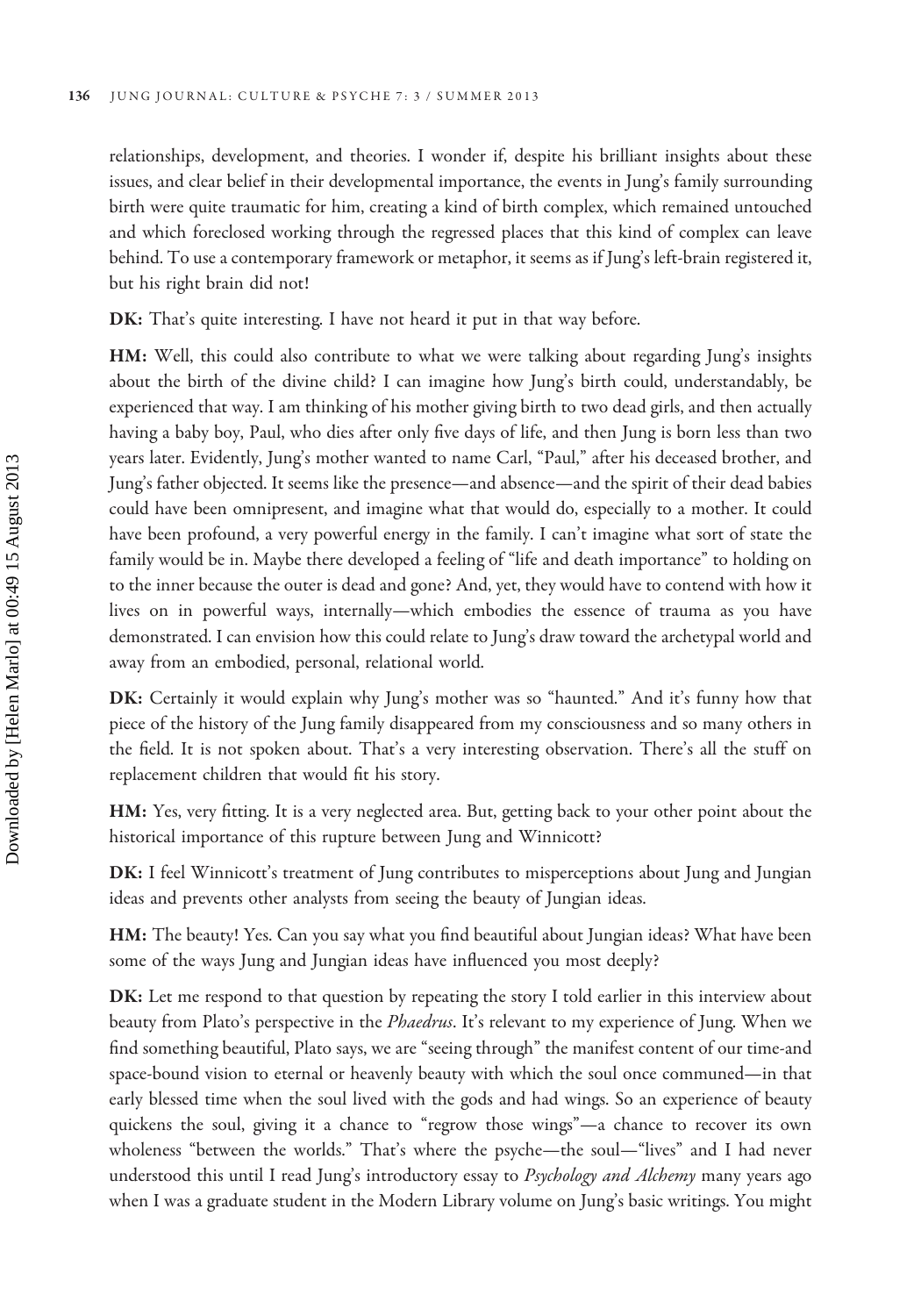say that I saw through to something eternal in this encounter with Jung's mind, and my soul had a chance to regrow its wings. On that occasion, I had been struggling with the question "Jesus Christ, myth or reality?" and Jung showed me a different way to imagine the truth or falsity of that story. He suggested that it might be "true" in a different sense than I had imagined—not true literally, but *psychologically* true. I suddenly had a glimpse of what he means by the "reality of the psyche" and its mythopoeic expressions in the intermediate space between reality and fantasy—neither one nor the other but always both. With Jung, I always feel suspended "between the worlds," and this, to me, is beautiful and exciting, shot through with meaning, and good for my soul and its wings. It can also be frustrating because it means living with unknowing, with mystery, and not collapsing the tension between these two worlds in one direction or the other, either in a material or a spiritual direction. That's what defenses do. They let us out of the psyche and into right or wrong. They let us out of the playful companioning of a dream and into interpretation. They let us out of the mysterious beauty and tension of the erotic transference and into enactment. They let us out of a symbolic field and into a literal one. And this can happen in either direction. There are reducing defenses that reduce everything to known atomized material. There are elevating defenses that elevate and expand everything into literal "spiritual truths." In either case, we distance ourselves from our essential humanity and hence from each other.

## HM: How so?

DK: Well, in the introduction to *Trauma and the Soul*, I say that my orientation or approach in the book emphasizes that the spiritual world is real but that it can be put in the service of defense, right? The point being that spirituality or an emphasis on or identification with spiritual realities and spiritual values can itself be a defense against unknowing, for example, against mystery, against the struggle to understand, say, in a community of others who are struggling to understand. As soon as you have an answer, in my experience, the most interesting vital questions slip out the back door and appear somewhere else. That's been the plight of the Christian church, which inevitably goes from being a community of seekers to a community of believers. The same is true of Jungian communities. Things congeal around the right way to train or the right way to conduct analysis. The tension between the worlds collapses and the spirit leaves. I'm always more comfortable with people who have spiritual longings, immortal longings, as Shakespeare said, but who don't have the answers, who are struggling and searching, and whose spirituality also makes room for the fact that some of the deepest places that we can go are with each other—into the mystery at the center of each other.

### HM: That is soul.

DK: Yes. The soul comes to presence in our deepest contact with other people in the I-Thou places if we're able to realize them and hold them. It's hard to hold them. For example, some of my patients have come in very identified with the New Age. Perhaps they're astrologists or psychics or shamanic practitioners or followers of an Indian guru—they've organized their whole lives around a spiritual discipline. Their lives in relationships or the practical realities of living may be a mess, but they're organized around some version of the spirit and their self-esteem rises or falls with that focus. When they start psychotherapy, I often imagine them as having erected scaffolding around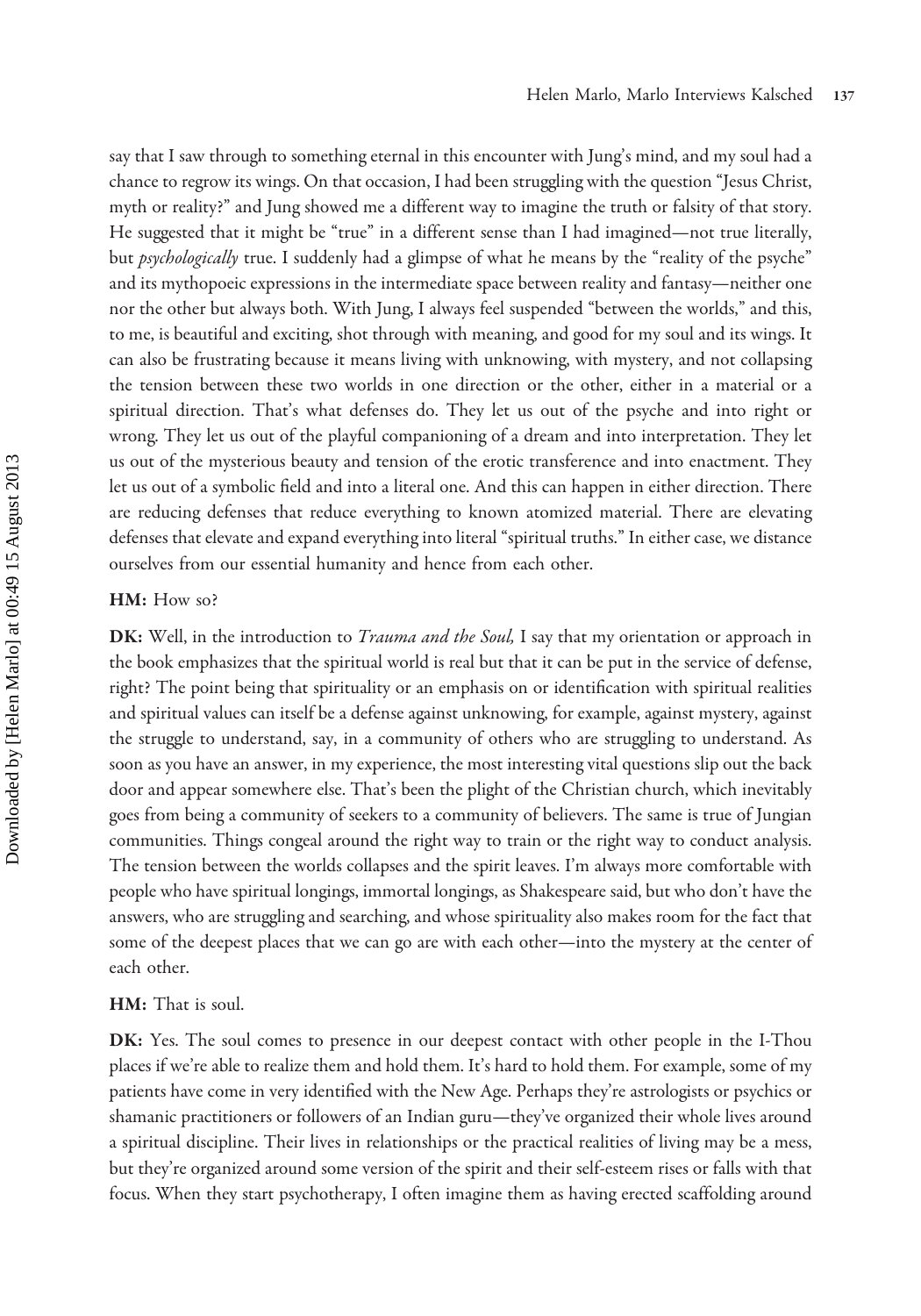the somewhat shaky building of their embodied ego—scaffolding that holds them together while they rebuild a grounded capacity for relatedness. In the process of therapy, they may slowly come down off that scaffold and start to experience their affects and their grief in the context of a compassionate relationship. Then maybe eventually that spiritual scaffold becomes less important as a structure and gets integrated in a larger whole.

HM: What about the other side then, when it's not a scaffolding, or exoskeleton, holding them up? In your opinion, what does someone who has a mature connection to soul, a mature spiritual life, a developed self, what does that look like to you?

DK: Well, such a person to me would make room for, and cultivate, deep and honest relationships with others and have time for creative solitude and interiority as well. In other words, a true compassionate curiosity about what lies within and what greets us without. I think both are those transitional spaces, those places where we have access to the mystery of otherness, and a relationship with it, both the inner otherness and outer otherness, and that's essentially what spirituality is, right, relating to the great otherness and mystery of life.

HM: That's lovely! We are fortunate when we can have these experiences, personally, and when we can foster this kind of connection into others' lives through our work. Your vignettes reminded me of those mysterious connections in our life and work that affirm the psychic reality of these kinds of uncanny connections. I was thinking of a patient whose parent died during our work. To this day, unbeknownst to my patient, their parent left me a voicemail saying something to the effect of, "Please take over and take care of my child," followed by, "I am dying"... and then "I'm so glad you were born." The voicemail had a haunting quality. Lo and behold, this parent who called me requesting that I take care of their child, who expressed being glad I was born since they were dying, died on my birthday, unbeknownst to my patient still to this day!

DK: Wow, while the parent was still alive, the parent contacted you and said, "Please take care of my child and I'm so glad you're alive?"

HM: Yes, an unusual message, of course, to receive. I can integrate it, to some degree, internally, but there is always mystery. Then, there is the external—do you introduce that into the clinical field or not?

DK: Well, if you were going to tell a story of your work with that person, you wouldn't leave out that detail, would you?

HM: Well, no, I cannot leave that out of this person's story—at least the one I hold inside me regarding the reality of our work together. It speaks to what you're saying, this ineffable, mysterious otherness—a spiritual dimension that affected me deeply in the work.

DK: Yes. That's the most important detail about that story. If you were going to write that story for a group of psychoanalysts, you might leave it out because you'd be afraid it would be too mystical or too airy-fairy or something.

HM: Yes, somehow either you are exaggerating or, alternatively, it can be understood reductively or explained by rational laws of probability.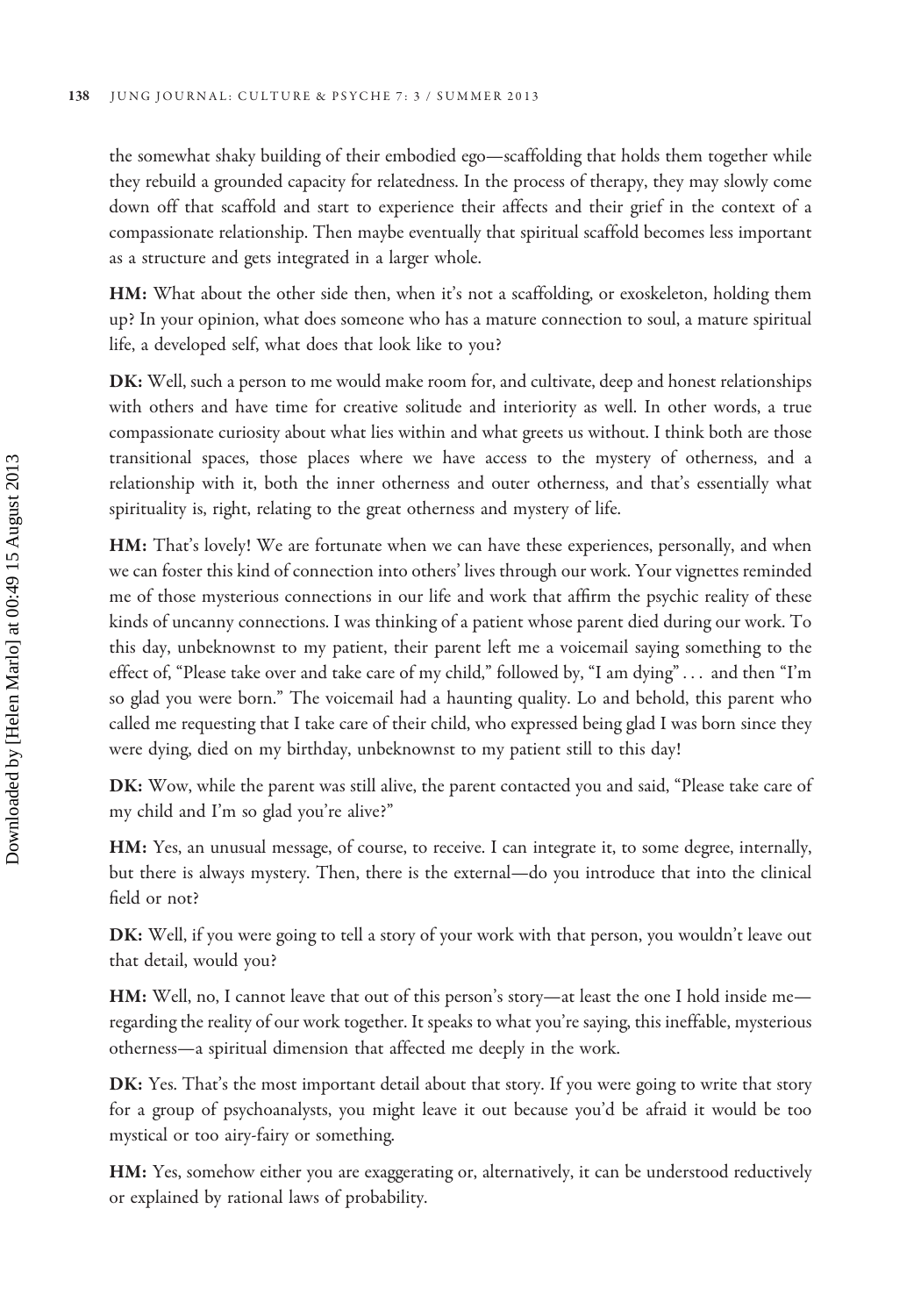DK: What a loss. Do you see how frightened we are of mystery?

HM: Yes, and it perpetuates a field-wide misunderstanding and foreclosure from understanding this kind of material.

DK: As I said, these stories are all anecdotal so they don't reach the standard of statistical analysis, but they're still the most interesting stories on the planet.

HM: I know what you mean!

DK: So why would we be shy about telling them?

HM: Exactly. They're timeless in their wisdom but can't be captured or comprehended by statistics.

DK: Yes, I think they touch that irrational place in the soul where we're most deeply alive. That's why we have to keep telling them. We need each other to tell these stories. I appreciate your relating that one. It's a beautiful story.

HM: I appreciate you naming the need to tell stories and our need for one another in this process. The art, science, and spirituality of this exchange is essential—and, perhaps, is another dimension that distinguishes analysis from other forms of psychotherapy—it values storytelling. It may include, but goes far beyond, techniques.

DK: Always, yes.

HM: So, in closing, I am wondering if you have any hopes for what message people will get out of your book—what story do you want people to hear and tell from reading Trauma and the Soul?

DK: We've certainly touched on different aspects of it. Certainly, I would hope that people would, through the case examples and the theory, gain a deeper understanding of and appreciation for the foundational importance of the soul in the healing of trauma and in the healing of the world. John O'Donohue once said that "each one of us has made a huge discovery that we have never gotten over. This is the discovery of the world" (1999, 21). I think that's true, and the trauma survivors who have been patients of mine have not entered a friendly world or one that found them beautiful or accommodated their needs because the parents were either physically and emotionally brutal or AWOL when they grew up. Their experience of the world has been overwhelming in the bad sense. As a result, they have partially disappeared and are not fully alive. Yet the lost and orphaned parts of them can be recovered and restored to the psychosomatic partnership. This means finding and tending and actualizing the soul spark that's part of every life and learning how to do that in the face of defenses that have lost confidence in the possibilities of life and love and have become resistances to life and to true intimacy with others. It turns out that therapy for the wounded psyche lies in that "space" where the soul is most alive—in a mythopoeic matrix that supports the life of that mystery we call the human soul. We are born of spirit as well as flesh. That's the essential thing that I'm trying to bring out. It's not usual to have a psychoanalyst write a book that says that the important stuff goes on between two worlds, the spiritual world and the material world, but that is essentially what I'm saying. I'm saying you can't understand life without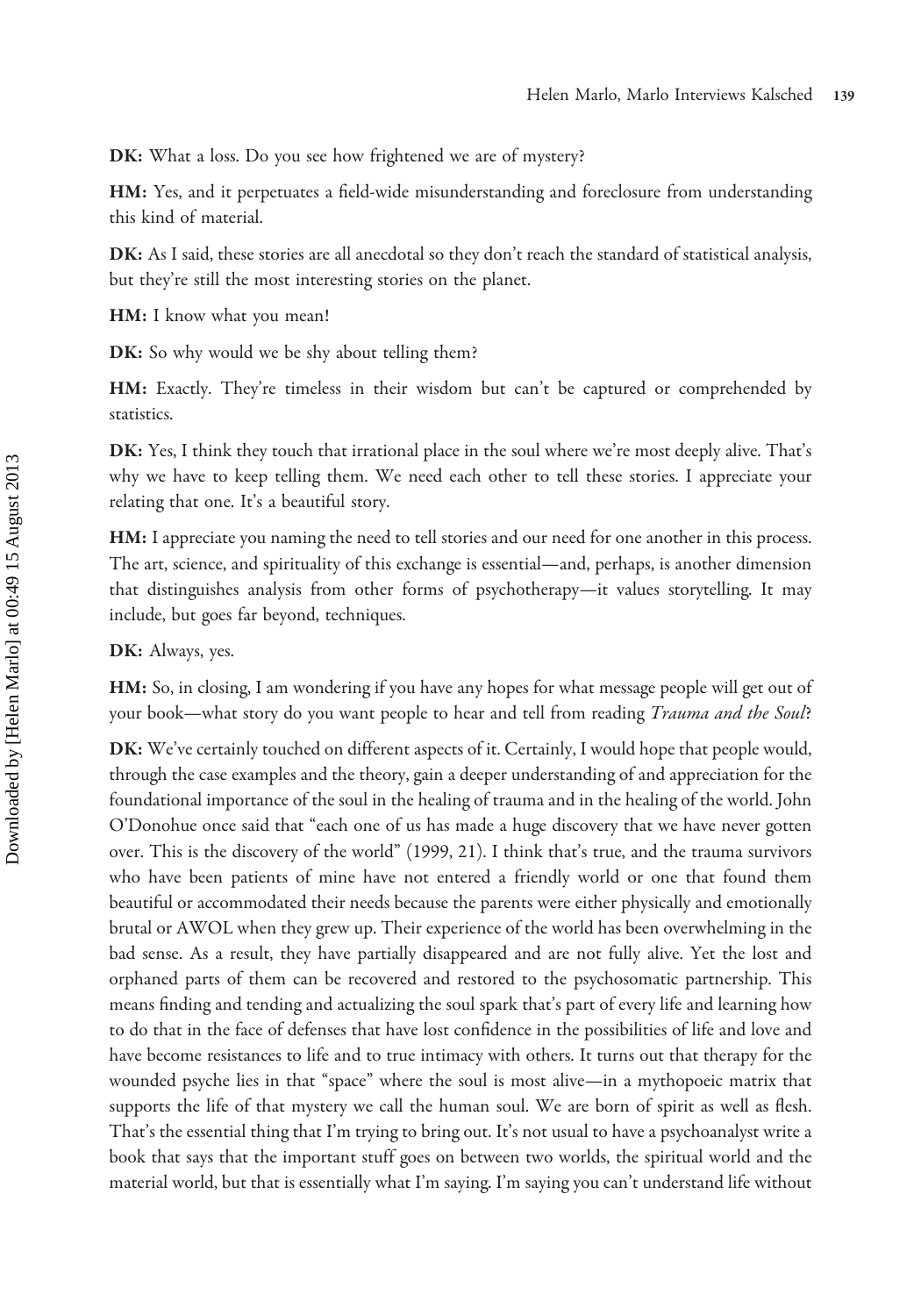that. You can't understand Jung without that. You can't understand primitive cultures without that. And you can't understand healing without that. Trying to find a way into the space "between the worlds" may seem like a peculiar way to frame a book on trauma, but I like that I'm doing it and I think it has heuristic value. So, that's a beginning toward an answer to your question.

HM: That's quite a beginning for, admittedly, a very big question. You speak of unfriendly worlds and worlds that were far from beautiful—I feel your book is an opening into a friendly, beautiful world which lights that spark to guide us along the path of being with the inescapable pain and suffering in the world perpetuated by adversity and trauma. I found it carried a hopeful and soulful message for all of us as human beings as well as clinically, for our patients, and for the profession.

DK: I'm so glad you felt that way. I really am. Thank you for your interest and your reaching out for this interview.

#### **ENDNOTE**

1. Jung describes the "moon-lady" case in two places—in Memories, Dreams, Reflections (1989, 129 – 30) and in "Schizophrenia" (1958/1960, CW 3, ¶571). The story about the lullaby is apocryphal but Jung's openness and spontaneity in sessions is well documented in Chapter 26 in Jung, A Biography by Deirdre Bair (2003).

#### NOTE

References to The Collected Works of C. G. Jung are cited in the text as CW, volume number, and paragraph number. The Collected Works are published in English by Routledge (UK) and Princeton University Press (USA).

#### BIBLIOGRAPHY

Bair, Deirdre. 2003. Jung, A biography. New York: Little, Brown & Co.

Bion, Wilfred. 1959. Attacks on linking. International Journal of Psycho-Analysis 40(5–6): 308.

Ferenczi, Sandor. 1995. The clinical diary of Sandor Ferenczi. Ed. Judith Dupont. Trans. Michael Balint and Nicola Jackson Zarday. Cambridge: Harvard University Press.

Fordham, Michael. 1974. Defences of the self. Journal of Analytical Psychology 19: 192–199.

Grotstein, J. 1984. Forgery of the soul. In Evil: Self & culture, eds. M. C. Nelson and M. Eigen. New York: Human Sciences Press.

Jung, C. G. 1912/1967. Symbols of transformation. CW 5.

- -. 1958/1960. Schizophrenia. *The psychogenesis of mental disease*. CW 3.
- . 1966. The practice of psychotherapy. CW 16.
- $-$ . 1989. Memories, dreams, reflections. New York: Vintage.
- Luby, J. L., D. M. Barch, A. Belden, M. S. Gaffrey, R. Tillman, C. Babb, T. Nishino, H. Suzuki, and K. N. Botteron. 2012. Maternal support in early childhood predicts larger hippocampal volumes at school age. Proceedings of the National Academy of Sciences. Early Edition (January 30): [www.pnas.org/cgi/doi/](http://www.pnas.org/cgi/doi/10.1073/pnas.1118003109) [10.1073/pnas.1118003109.](http://www.pnas.org/cgi/doi/10.1073/pnas.1118003109)
- O'Donohue, John. 1999. Eternal echoes. New York: Harper Collins.

Plato. 2005. Phaedrus. Trans. Christopher Rowe. New York: Penguin Press.

Whyte, David. 1992. The house of belonging. Langley, WA: Many Rivers Press.

HELEN MARLO, PhD, is a clinical psychologist and Jungian psychoanalyst in private practice in Burlingame, California. Professor of Clinical Psychology at Notre Dame de Namur University in Belmont, California, she directs the Master of Science in Clinical Psychology Program and is the interim Department Chair. She synthesizes her interests in developmental and depth psychology, world religions, contemplative, and wisdom